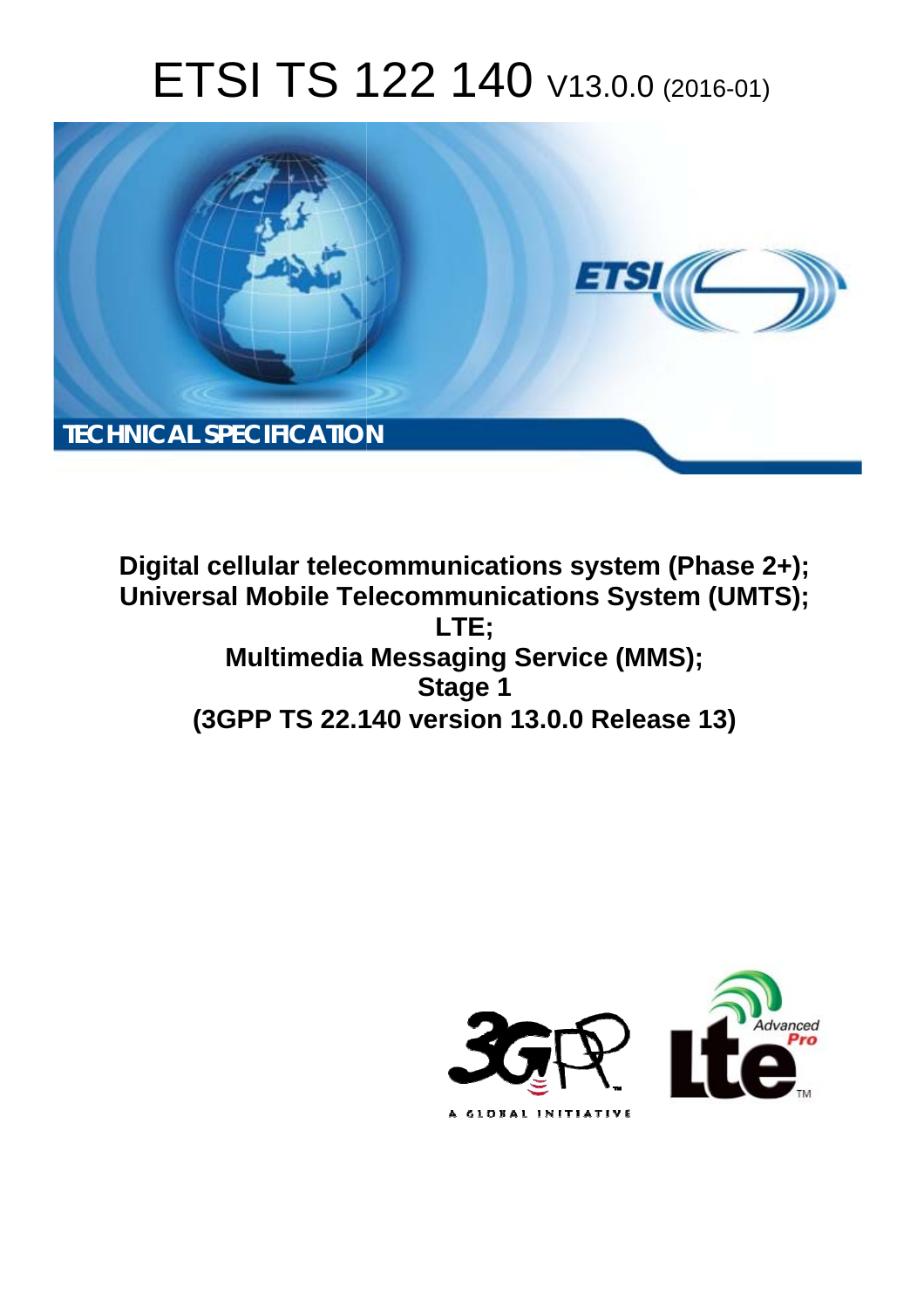Reference RTS/TSGS-0122140vd00

> Keywords GSM,LTE,UMTS

### *ETSI*

#### 650 Route des Lucioles F-06921 Sophia Antipolis Cedex - FRANCE

Tel.: +33 4 92 94 42 00 Fax: +33 4 93 65 47 16

Siret N° 348 623 562 00017 - NAF 742 C Association à but non lucratif enregistrée à la Sous-Préfecture de Grasse (06) N° 7803/88

#### *Important notice*

The present document can be downloaded from: <http://www.etsi.org/standards-search>

The present document may be made available in electronic versions and/or in print. The content of any electronic and/or print versions of the present document shall not be modified without the prior written authorization of ETSI. In case of any existing or perceived difference in contents between such versions and/or in print, the only prevailing document is the print of the Portable Document Format (PDF) version kept on a specific network drive within ETSI Secretariat.

Users of the present document should be aware that the document may be subject to revision or change of status. Information on the current status of this and other ETSI documents is available at <http://portal.etsi.org/tb/status/status.asp>

If you find errors in the present document, please send your comment to one of the following services: <https://portal.etsi.org/People/CommiteeSupportStaff.aspx>

#### *Copyright Notification*

No part may be reproduced or utilized in any form or by any means, electronic or mechanical, including photocopying and microfilm except as authorized by written permission of ETSI.

The content of the PDF version shall not be modified without the written authorization of ETSI. The copyright and the foregoing restriction extend to reproduction in all media.

> © European Telecommunications Standards Institute 2016. All rights reserved.

**DECT**TM, **PLUGTESTS**TM, **UMTS**TM and the ETSI logo are Trade Marks of ETSI registered for the benefit of its Members. **3GPP**TM and **LTE**™ are Trade Marks of ETSI registered for the benefit of its Members and of the 3GPP Organizational Partners.

**GSM**® and the GSM logo are Trade Marks registered and owned by the GSM Association.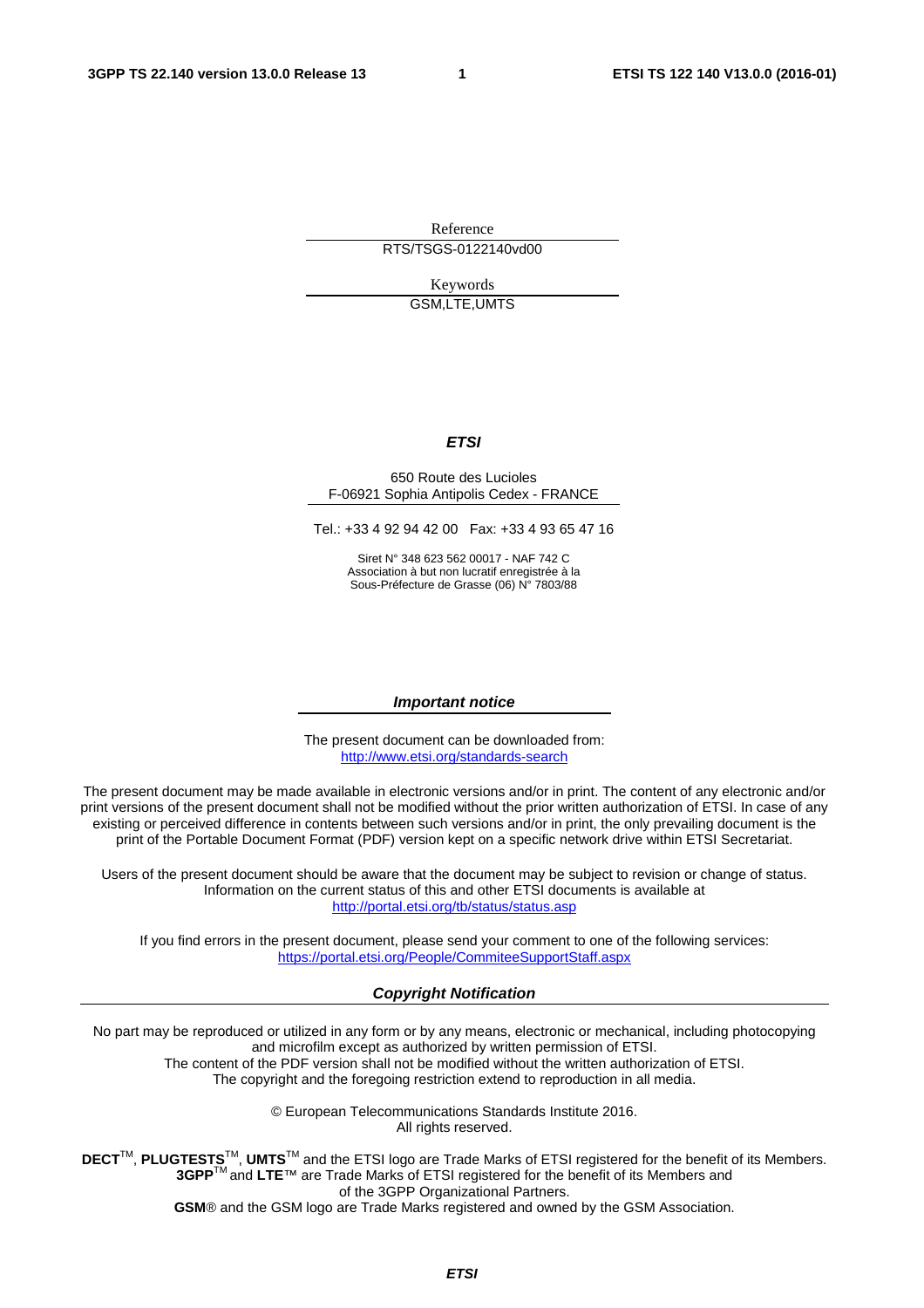### Intellectual Property Rights

IPRs essential or potentially essential to the present document may have been declared to ETSI. The information pertaining to these essential IPRs, if any, is publicly available for **ETSI members and non-members**, and can be found in ETSI SR 000 314: *"Intellectual Property Rights (IPRs); Essential, or potentially Essential, IPRs notified to ETSI in respect of ETSI standards"*, which is available from the ETSI Secretariat. Latest updates are available on the ETSI Web server [\(https://ipr.etsi.org/](https://ipr.etsi.org/)).

Pursuant to the ETSI IPR Policy, no investigation, including IPR searches, has been carried out by ETSI. No guarantee can be given as to the existence of other IPRs not referenced in ETSI SR 000 314 (or the updates on the ETSI Web server) which are, or may be, or may become, essential to the present document.

### Foreword

This Technical Specification (TS) has been produced by ETSI 3rd Generation Partnership Project (3GPP).

The present document may refer to technical specifications or reports using their 3GPP identities, UMTS identities or GSM identities. These should be interpreted as being references to the corresponding ETSI deliverables.

The cross reference between GSM, UMTS, 3GPP and ETSI identities can be found under <http://webapp.etsi.org/key/queryform.asp>.

### Modal verbs terminology

In the present document "**shall**", "**shall not**", "**should**", "**should not**", "**may**", "**need not**", "**will**", "**will not**", "**can**" and "**cannot**" are to be interpreted as described in clause 3.2 of the [ETSI Drafting Rules](http://portal.etsi.org/Help/editHelp!/Howtostart/ETSIDraftingRules.aspx) (Verbal forms for the expression of provisions).

"**must**" and "**must not**" are **NOT** allowed in ETSI deliverables except when used in direct citation.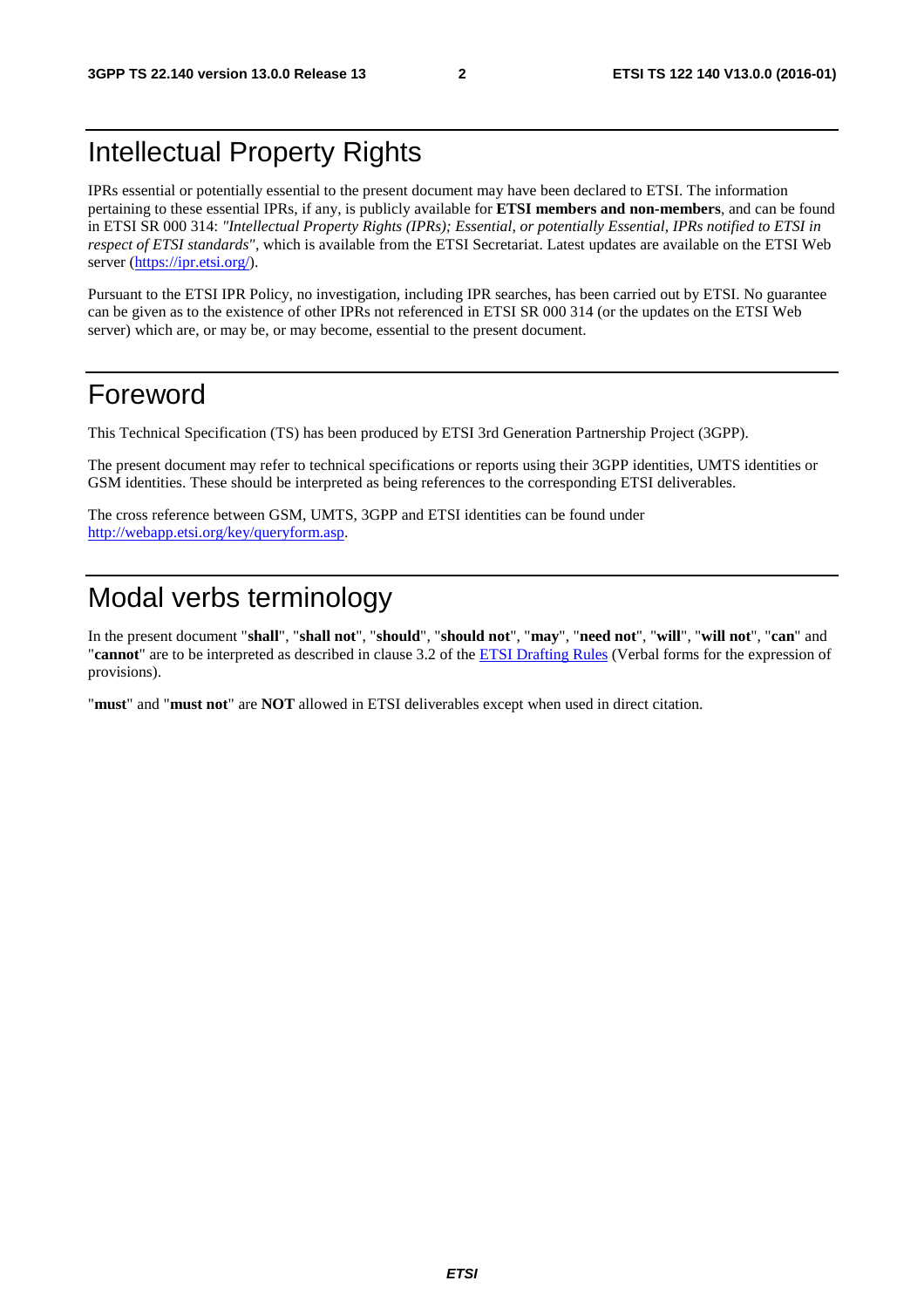$\mathbf{3}$ 

## Contents

| 1                                        |                               |  |  |  |  |  |
|------------------------------------------|-------------------------------|--|--|--|--|--|
| 2                                        |                               |  |  |  |  |  |
| 3<br>3.1<br>3.2                          |                               |  |  |  |  |  |
| 4                                        |                               |  |  |  |  |  |
| 5<br>5.1<br>5.2<br>5.2.1                 |                               |  |  |  |  |  |
| 5.3<br>5.4<br>5.5<br>5.6<br>5.6.1<br>5.7 |                               |  |  |  |  |  |
| 6                                        |                               |  |  |  |  |  |
| 7                                        |                               |  |  |  |  |  |
| 8                                        |                               |  |  |  |  |  |
| 9                                        |                               |  |  |  |  |  |
| 10                                       |                               |  |  |  |  |  |
| 11                                       |                               |  |  |  |  |  |
| 12<br>12.1<br>12.1.1                     |                               |  |  |  |  |  |
|                                          | <b>Annex A (informative):</b> |  |  |  |  |  |
|                                          |                               |  |  |  |  |  |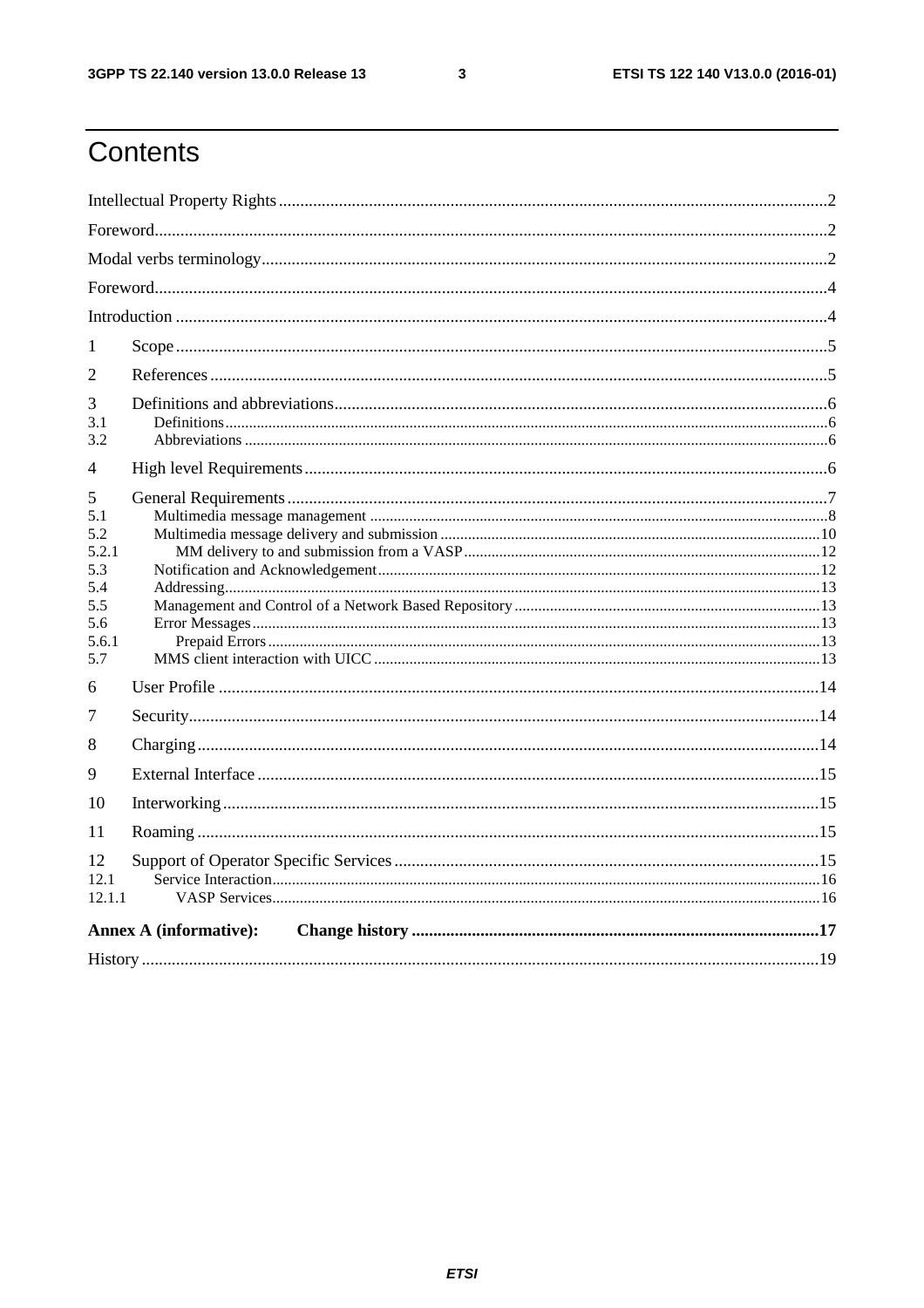### Foreword

This Technical Specification has been produced by the 3<sup>rd</sup> Generation Partnership Project (3GPP).

The contents of the present document are subject to continuing work within the TSG and may change following formal TSG approval. Should the TSG modify the contents of the present document, it will be re-released by the TSG with an identifying change of release date and an increase in version number as follows:

Version x.y.z

where:

- x the first digit:
	- 1 presented to TSG for information;
	- 2 presented to TSG for approval;
	- 3 or greater indicates TSG approved document under change control.
- y the second digit is incremented for all changes of substance, i.e. technical enhancements, corrections, updates, etc.
- z the third digit is incremented when editorial only changes have been incorporated in the document.

### Introduction

SMS has been very successful in the GSM second generation system, as all mobiles have supported the application level and it is possible to send to any GSM handset without the need to check for individual support. This easy to use service for non realtime text transmission between GSM users shall be succeeded to in third generation mobile systems by a non real-time Multimedia Message Service, MMS. The MMS will allow users to send and receive messages exploiting the whole array of media types available today e.g. text, images, audio, video while also making it possible to support new content types as they become popular.

3GPP shall not standardise new services themselves, but instead uses the standardised set of service capabilities features on which the new services will be built.

Multimedia technology is rapidly developing new capabilities, such as multimedia messages, games, presentations and services that are now considered to be a part of everyday life. Multimedia consists of one or more media elements (such as text, voice, image and video), and it is the combination of these media elements in an ordered synchronised manner that creates a multimedia presentation.

A non-realtime multimedia message as observed by the user is a combination of one or more different media elements in a multimedia presentation, that can be transferred between users without the requirement for the need to be transferred in realtime. The non-real-time multimedia messaging service shall be capable of supporting current and future multimedia messaging services, and exploit the advances being made in the world multimedia community, with additional mobile requirements.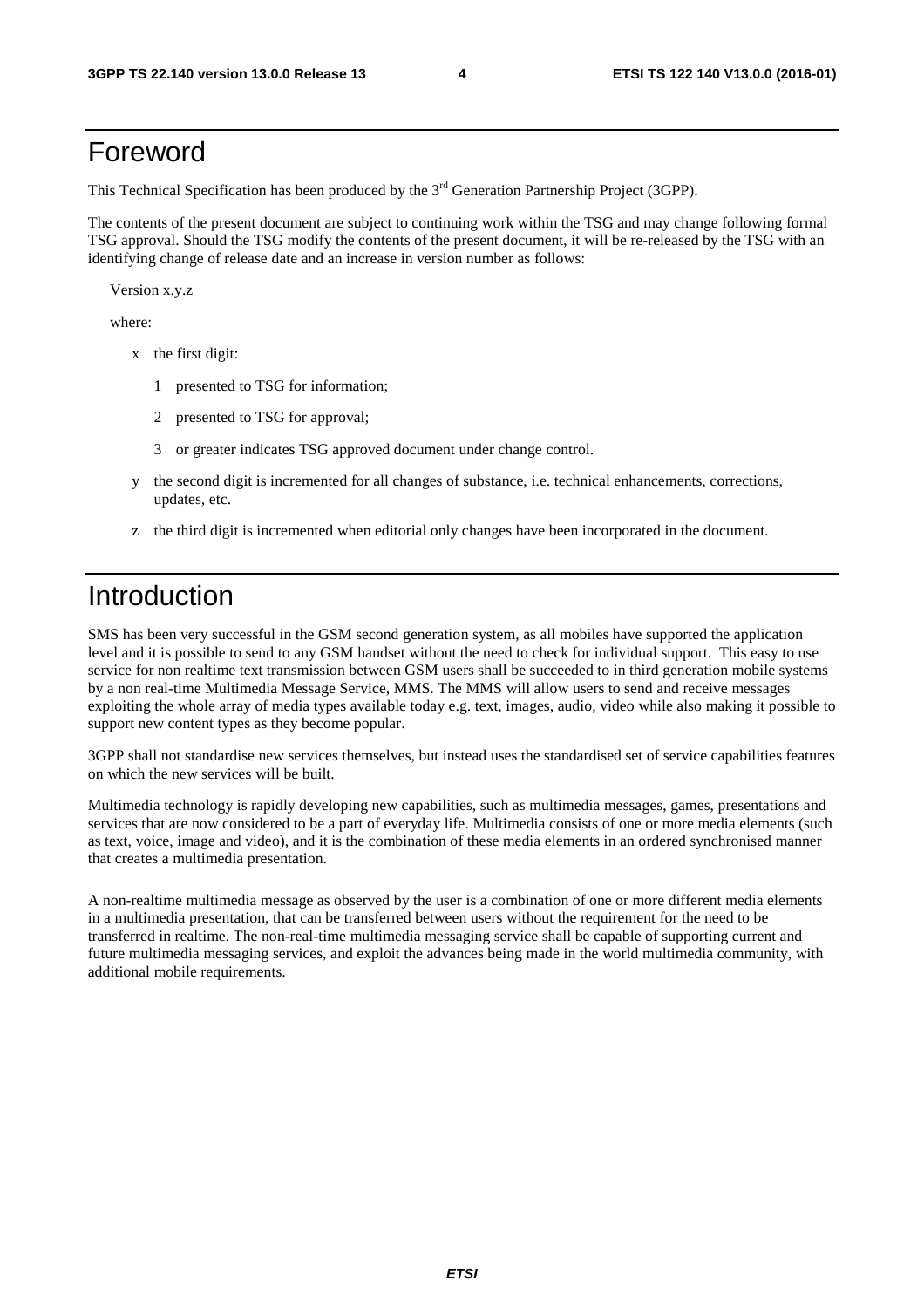### 1 Scope

This Technical Specification defines the stage one description of the non real-time Multimedia Messaging Service, MMS. Stage one is the set of requirements which shall be supported for the provision of non real-time multimedia messaging service, seen primarily from the subscriber"s and service providers" points of view.

This TS includes information applicable to network operators, service providers, terminal and network manufacturers.

This TS contains the core requirements for the Multimedia Messaging Service, which are sufficient to provide a complete service.

This TS defines the requirements for MMS to be understood as a framework to enable non real-time transmissions for different types of media including such functionality as:

- multiple media elements per single message
- individual handling of message elements
- different delivery methods for each message element
- negotiate different terminal and network MM capabilities
- notification and acknowledgement of MM related events (e.g. delivery, deletion, ...)
- handling of undeliverable MM
- personalised MMS configuration
- flexible charging

The above list is not exhaustive.

Thus the MMS enables a unified application which integrates the composition, storage, access, and delivery of different kinds of media, e.g. text, voice, image or video in combination with additional mobile requirements.

### 2 References

The following documents contain provisions which, through reference in this text, constitute provisions of the present document.

- References are either specific (identified by date of publication, edition number, version number, etc.) or non-specific.
- For a specific reference, subsequent revisions do not apply.
- For a non-specific reference, the latest version applies. In the case of a reference to a 3GPP document (including a GSM document), a non-specific reference implicitly refers to the latest version of that document *in the same Release as the present document*.
- [1] 3GPP TS 22.101: "Service Principles".
- [2] Void
- [3] 3GPP TS 21.133: "3G Security; Security Threats and Requirements".
- [4] ITU-T E.164 (1997): "The International Public Telecommunications Numbering Plan".
- [5] IETF; STD 0011 (RFC 2822): "Internet Message Format", URL: <http://www.ietf.org/rfc/rfc2822.txt>.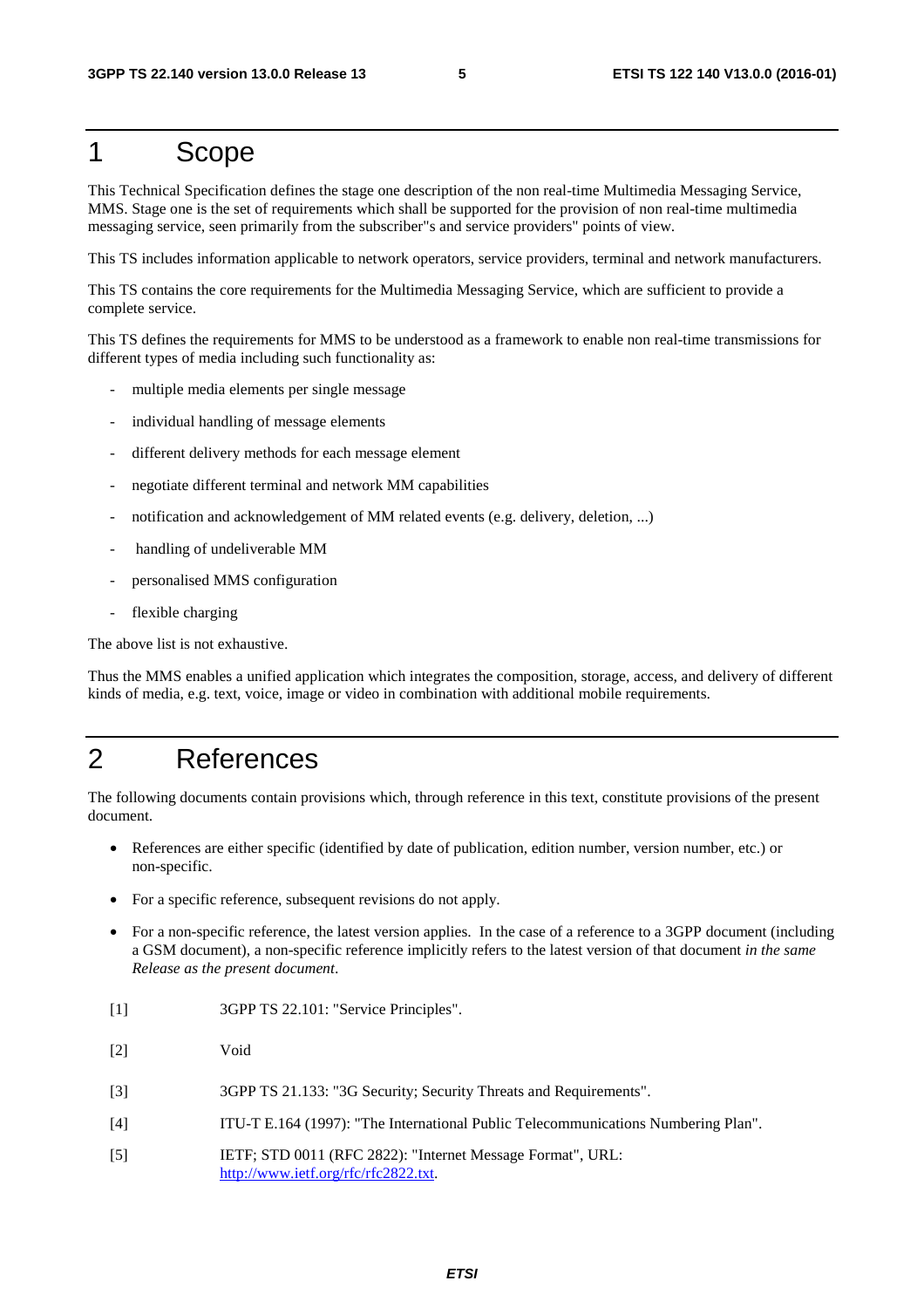- [6] 3GPP TS 21.905: "Vocabulary".
- [7] 3GPP TS 31.102 "Characteristics of the USIM Application".
- [8] 3GPP TS 51.011 (Rel-4): "Specification of the Subscriber Identity Module Mobile Equipment (SIM-ME) interface".
- [9] 3GPP TS 22.242 "Digital Rights Management (DRM); Stage 1".
- [10] 3GPP TS 22.240 "Stage 1 Service Requirement for the 3GPP Generic User Profile (GUP)" .

### 3 Definitions and abbreviations

### 3.1 Definitions

**Recipient :** the recipient is the entity to which a MM has been sent.

**Sender:** the sender is the entity that sent a MM.

**User:** the user is the MM sender or the MM recipient.

**message element:** a message element is a part of a MM consisting of only one media type.

**multimedia message:** a multimedia message is a message composed of one or more message elements.

**multimedia message service:** A multimedia message service allows transfer of multimedia messages between users without the requirement for the multimedia messages to be transferred in real-time.

**media types:** a media type refers to one form of presenting information to a user, e.g. voice or fax.

**media formats**: within one media type different media formats are applicable for the media presentation, e.g. a picture can be GIF or JPEG format.

**network:** for the purposes of supporting multimedia messaging, the term network shall be considered to include the mobile operator's network and any functionality which may exist outside the mobile operator's network (i.e.fixed, internet and multimedia technologies etc.), and the support provided by that functionality for multimedia messaging.

**Operator Specific Service:** network-based and operator administred function being able to perform additional, operator defined, MMS services based on MMS capabilities for address translation and charging.

**Value Added Service Provider:** provides services other than basic telecommunications service for which additional charges may be incurred.

**Short code:** A string of alphanumeric characters which addresses a specific service of a Value Added Service Provider.

### 3.2 Abbreviations

For the purposes of this document the following abbreviations apply:

- MM Multimedia Message
- MMS Multimedia Message Service
- SMS Short Message Service
- VASP Value Added Services Provider

### 4 High level Requirements

The following list gives the high level requirements of the MMS. These are requirements which are independent of the user"s perception of the service: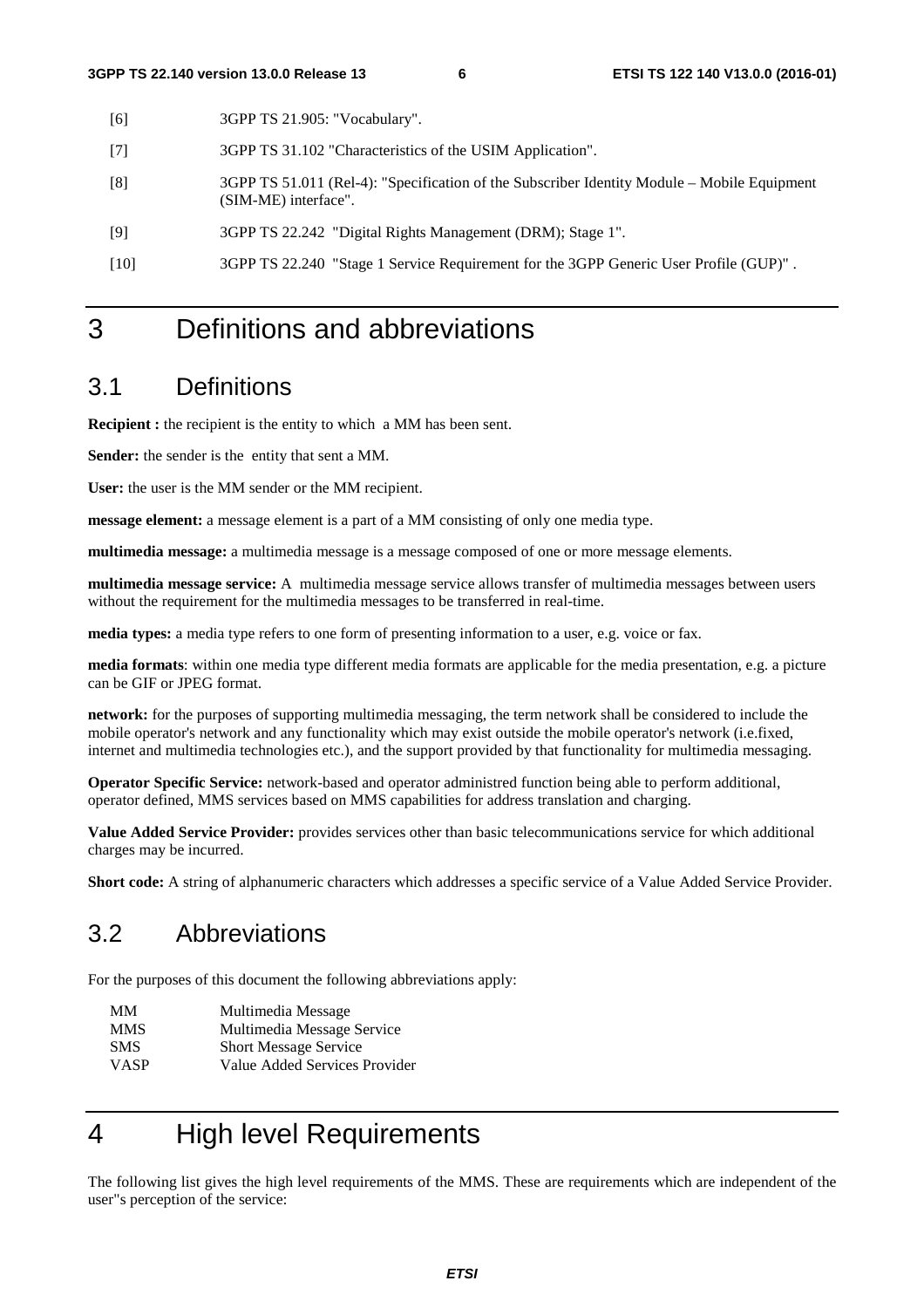#### **- Forward compatible multimedia messaging**

 Multimedia messaging mechanisms shall provide the capability to support current and evolving multimedia messaging by re-using existing standards as far as possible and proposing extensions (as necessary) to existing standards (i.e. the multimedia messaging service shall support the evolution of multimedia messaging technologies).

#### **- Consistent messaging**

 Regardless of the message type / format, MMS shall be capable of supporting integration of all types of messaging (e.g. fax, SMS, Multimedia , voicemail, e-mail etc.) in a consistent manner.

#### **- Universal messaging access**

 Within the capabilities of networks and terminals, the user shall be able to experience consistent access to the MMS regardless of the access point.

 For example the user should be capable of accessing her multimedia messages through a number of different access points, which should include 3GPP systems, fixed networks, the Internet, etc.

#### **- Interoperability**

 The MMS shall support a minimum set of functionality and message formats to ensure interoperability (e.g. deletion of MM, identified standardised message notification, message media types and message content formats).

 The MMS shall provide a minimum set of supported formats to ensure full interoperability between different terminals and networks from the very beginning of service provisioning (e.g. JPEG for pictures, MP3 for audio, MPEG for motion pictures, etc.).

 The MMS shall support version management by indicating a version number in the MM for interoperability purpose.

### 5 General Requirements

Network operators have many differing requirements, and MMS shall be supported in the network in a manner which allows network operators to consider different configurations depending on their network and commercial requirements. Thus, an identified set of functionalities and formats shall be standardised to ensure interoperability across networks and terminals to support MMS.

However, some network operators may wish to design and configure networks in different ways, and the subsequent requirements are identified to allow flexibility in how the MMS functionality is supported. For example in some networks the network operators may wish to implement the MMS functionality within the core network, whereas other may wish to place the MMS functionality on the periphery of the core network (e.g. a centralised network model instead of a distributed architecture). Further, some network operators may wish to support a limited set of MMS functionality, while others may require extensive and elaborate MMS support according to their business models (e.g. basic MMS instead of advanced MMS). Interoperability shall always be maintained within this flexible architecture.

The following sub-clauses use the term "*The MMS shall be able to support a request for …*" and similar phrases to allow network operators to consider these different network models and business requirements, to permit flexible architectures and ensure MMS interoperability.

The following sub-clauses use the term *"This requirement shall be supported at the application layer in the terminal (and/or the network), and will not be further elaborated.'* and similar phrases to identify those service requirements that shall be supported by MMS but do not require standardisation.

The criterion for identifying these types of requirements is as follows:

If the requirement corresponds to an interaction and/or command between the terminal and the network applications from the same Service Provider (e.g. between the recipient"s terminal resident messaging application and the recipient"s network resident application. The same applies for the sender), then this requirement shall be supported by MMS but does not require standardisation.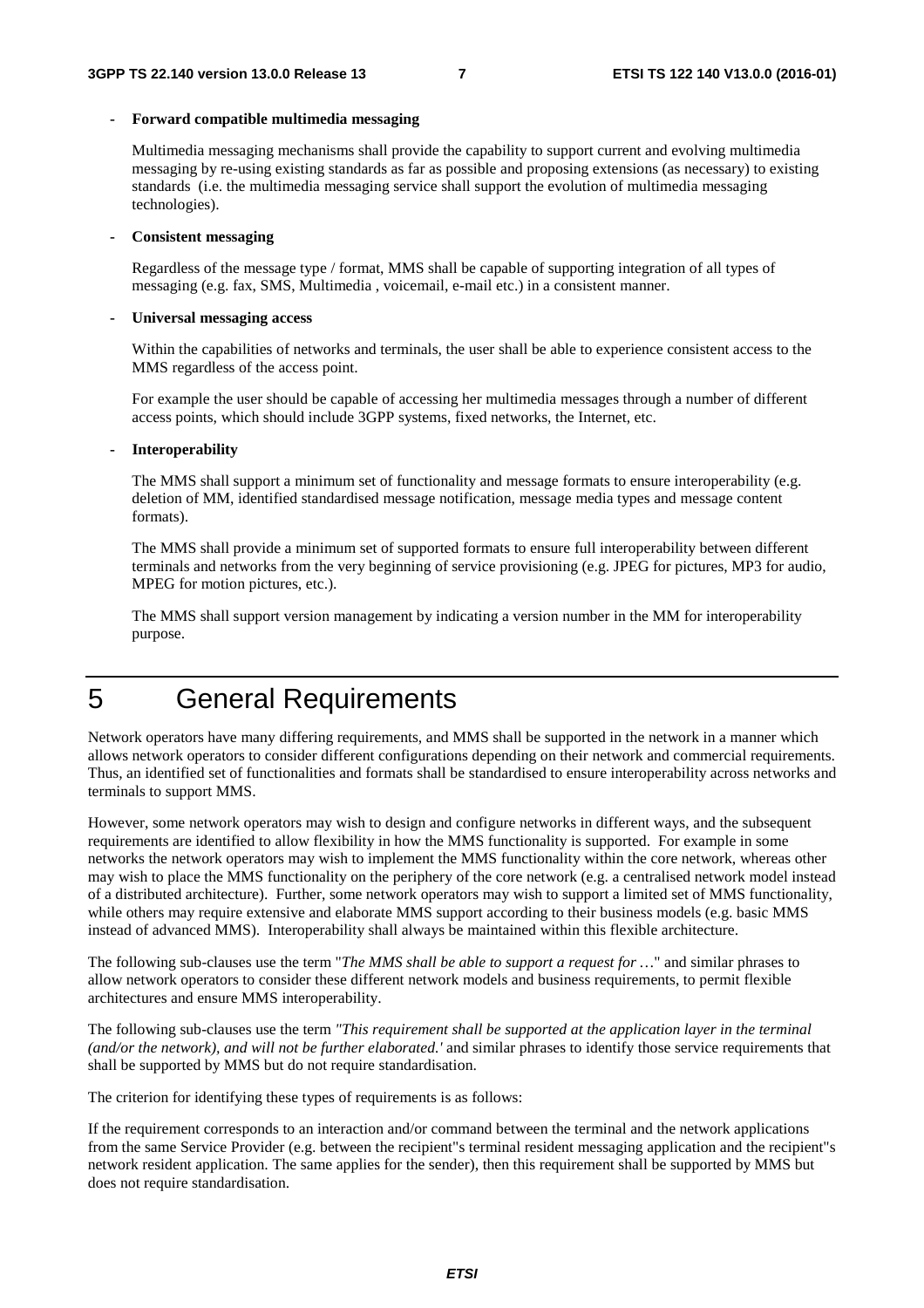The following general requirements shall be supported.

### 5.1 Multimedia message management

#### **- Terminal-sensitive MM management**

 The MMS shall be able to support the capability for the terminal and network to take account of the capability of the user's terminal (e.g. deliver a MM / notification in a manner compatible with the terminals capability).

#### **- Terminal status-sensitive MM Management**

 The MMS shall be able to support the capability of the network to take account of the availability, changes of the state of availability of the terminal (e.g. store messages if the recipient is not available).

#### **- MMS Control by the operator**

The MMS shall be able to support a request from the operator to enable/disable MM delivery and submission.

#### **- MMS Control by the user**

The MMS shall be able to support a request from the user to enable/disable MM delivery and submission.

This requirement shall be supported at the application layer in the terminal, and will not be further elaborated.

#### **- Storage of MMS parameters**

The USIM shall be able to store the following types of MMS related data:

i) a number of sets of issuer configuration information to allow access to MMS services.

At least one of these sets of configuration information should be stored on the USIM by the issuer of the USIM.

The first issuer configuration information set is denoted as the default configuration set.

This configuration information shall only be configurable by the issuer of the USIM.

ii) a number of sets of user configuration information to allow access to MMS services.

If more than one set of configuration information is present, it shall be possible for the user to select which set is used. If the user has not selected any of the configuration information sets, then the default set in the active USIM is used.

#### iii) MMS notifications

iv) MMS user preferences

A terminal using a USIM [7] or a SIM [8] with these MMS parameters, shall by default use them and the related preferred bearer, to access to the MMS services.

NOTE 1: Terminal support of SIM and USIM in general is specified in 3GPP TS 22.101[1].

#### **- Personalise multimedia messaging**

 The MMS shall be able to support a request by the user to manage the Service Preferences of his User Service Profile related to this MMS [6](e.g. customise his MM environment within the capabilities of the terminal, network and MM application. This could be unconditional or conditional e.g. depending on roaming conditions or operator restrictions).

#### **- MM creation**

The MMS shall be able to support the request to create a MM by the user or an application.

This requirement shall be supported at the application layer in the terminal, and will not be further elaborated.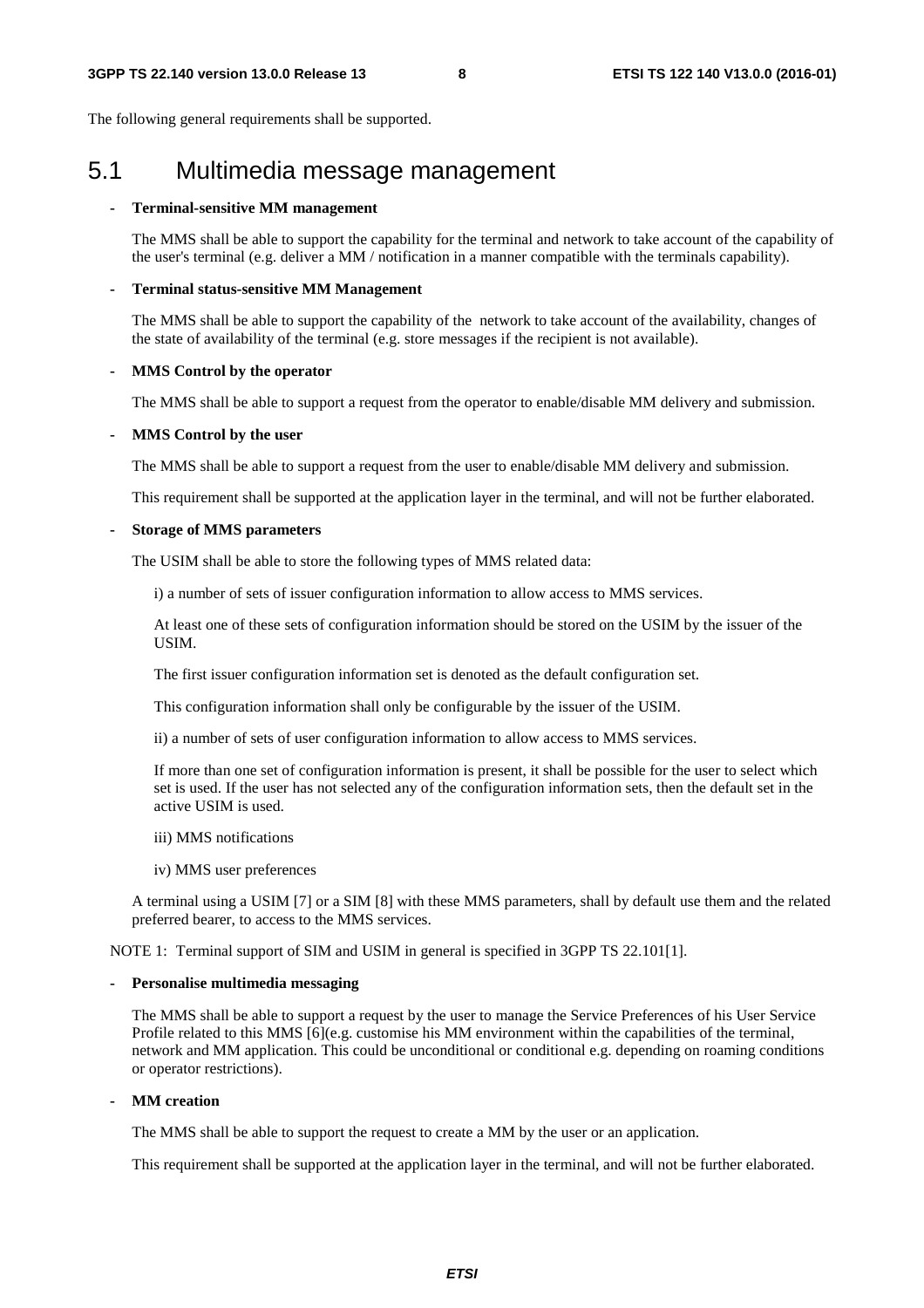#### **- MM Time Stamping**

 The MMS shall be able to support the request to include a reliable time value in an MM, a notification and an acknowledgement as appropriate.

#### **- Multiple Media**

 Multimedia messages may be composed of either a single medium (e.g. voice) or multi-media (e.g. Voice and video). The MMS shall be able to support a request for media synchronisation / sequencing.

#### **- Media Type Conversion**

 The MMS shall be able to support a request to convert between media types (e.g. Fax to image). The MMS shall be able to support an indication from a VASP that VASP originated content of an MM should not be converted or changed by the MMS service provider before it is delivered to the recipient.

This requirement shall be supported at the application layer in the network, and will not be further elaborated.

#### **- Media Format Conversion**

 The MMS shall be able to support a request by the user or the application to convert between MM media formats (e.g. JPEG to GIF).

 This requirement shall be supported at the application layer in the terminal and/or in the network, and will not be further elaborated.

#### **- Message forwarding**

 The MMS shall be able to support a request to forward multimedia messages or multimedia message elements without having to first download the MM to the terminal. The MMS shall provide a mechanism to prevent an MM forwarding loop (e.g. MMs are setup to be automatically forwarded from User A to B, then from B to C and from C back to A. Users A, B, and C are unaware that they have setup this undesirable situation).

#### **- Storage of Multi-Media Messages**

 The MMS shall be able to support a request for multimedia messages or message elements to be stored until delivered to the recipient"s terminal, until they expire, or until they are deleted by the user (unless configured differently). The MMS shall be able to support a request to store and manage all MMs in a network based repository rather than on the mobile terminal.

When the USIM supports MMs storage, it shall be possible for the MMS client to store and retrieve MMs or elements of MMs in the USIM.

NOTE 2: There is no requirement for the MMS to be responsible for the processing/presentation of the MM message, after it has been delivered to the terminal.

#### **- Prioritisation of Messages**

 The MMS shall be able to support a request for MM prioritisation . The prioritisation is passed to the recipient(s) of the message as an indication of the importance the sender places on the message. MM prioritisation is not acted upon by the network.

#### **- Message qualification**

 The MMS shall be able to support a request for MM qualification (e.g. subject) for the purpose of advanced user experience and awareness.

#### **- Screening of Messages**

 The MMS shall be able to support a request for MM screening subject to the capabilities of the network (e.g. automatically delete 'junk mail', anonymous messages without delivery to the recipient"s terminal).

 This requirement shall be supported at the application layer in the terminal an/or in the network, and will not be further elaborated.

#### **- Validity Period**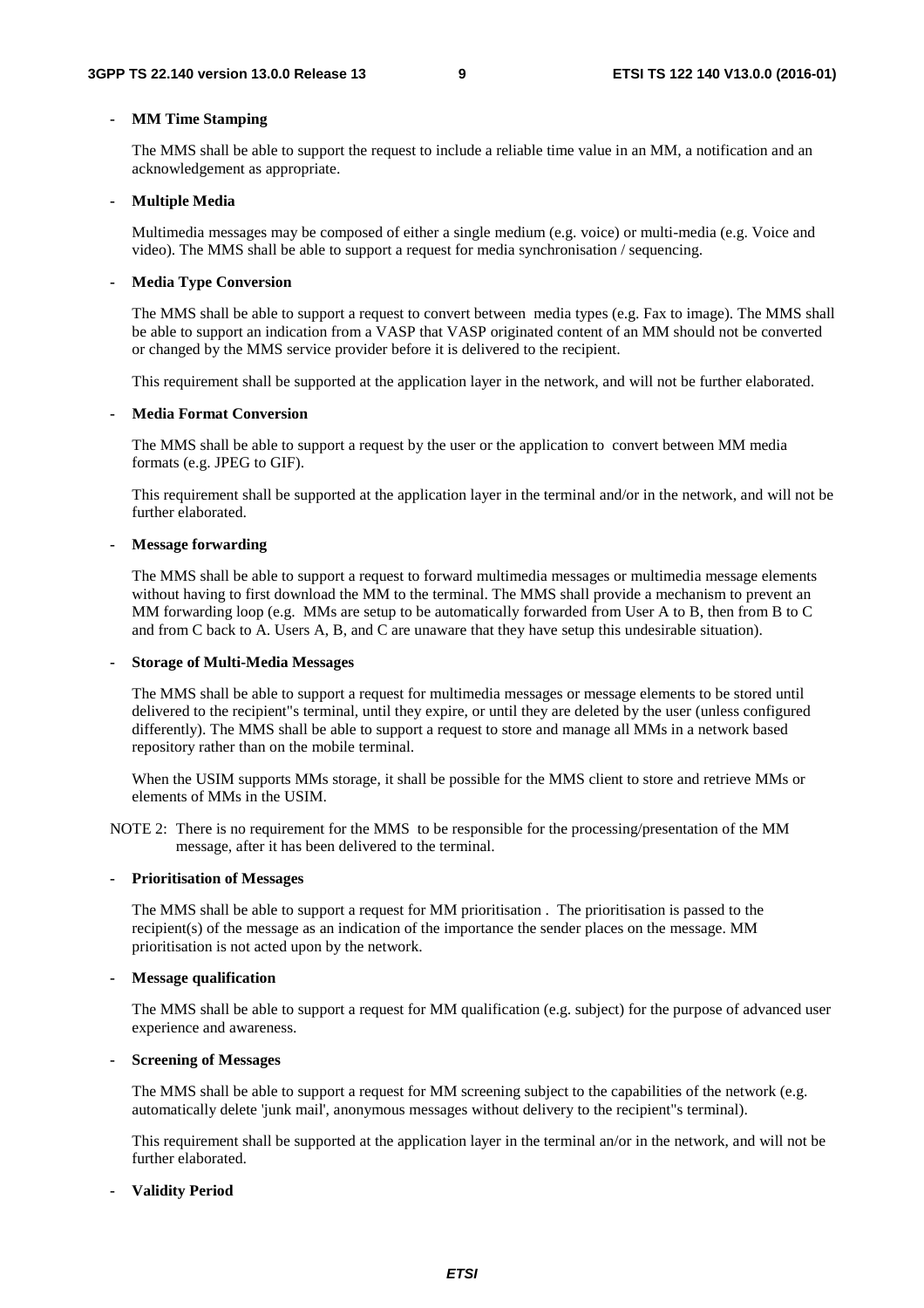The MMS shall be able to support a request by the originator of a message to define validity periods (earliest and latest desired time) for message delivery (e.g. if a message can not be delivered within a certain time it will be automatically deleted). The MMS service provider shall be able to set the MAXIMUM allowable validity period for any message.

#### - **Multimedia Message Processing by a VASP**

The MMS shall be able to support a request for messages to be processed by a VASP. An example of such processing may be where an MM is sent to a VASP before delivery to the recipient so that the VASP can add multimedia element(s) to the original message.

#### - **Replacing MM**

The MMS shall be able to support a request by a VASP to replace a previously sent MM from the VASP with a second newer MM.

#### - **Cancellation of MM**

The MMS shall be able to support a request by a VASP to delete a MM that had previously been sent from the VASP but not yet delivered to the terminal.

### - **Hyperlinks in MM**

It shall be possible to embed a hyperlink in a MM.

The following guidelines on editing, presenting and following of hyperlinks should be followed:

- There should be no restriction to the position in the MM where a hyperlink can be added.
- It should be possible to clearly recognise the presence of a hyperlink.

NOTE 3: It is preferable to display the title of a hyperlink rather than the complete address. (URI)

- Presence of a hyperlink in an MM should not impact the presentation of the MM (i.e. due to immediate following or storage of the link)
- The recipient of an MM should be able to follow a hyperlink.

The hyperlink should not be followed automatically by default (explicit user interaction should be required)

#### - **Digital Rights Management**

The MMS shall be able to support controlling the distribution of controlled content as defined in 3GPP TS 22.242 [9]. MMS Content Providers shall be able to invoke DRM to prevent unauthorized copying and forwarding of controlled content through the MMS.

### 5.2 Multimedia message delivery and submission

#### **- Submission mechanism**

The MMS shall support multimedia messages or messages elements to be submitted from the sender"s UE.

#### **- Push Mechanism**

 The MMS shall be able to support a request for multimedia messages or messages elements to be automatically delivered to the recipient's UE.

#### **- Pull Mechanism**

 The MMS shall be able to support a request for multimedia messages or messages elements to be delivered to the recipient"s UE on request by the recipient.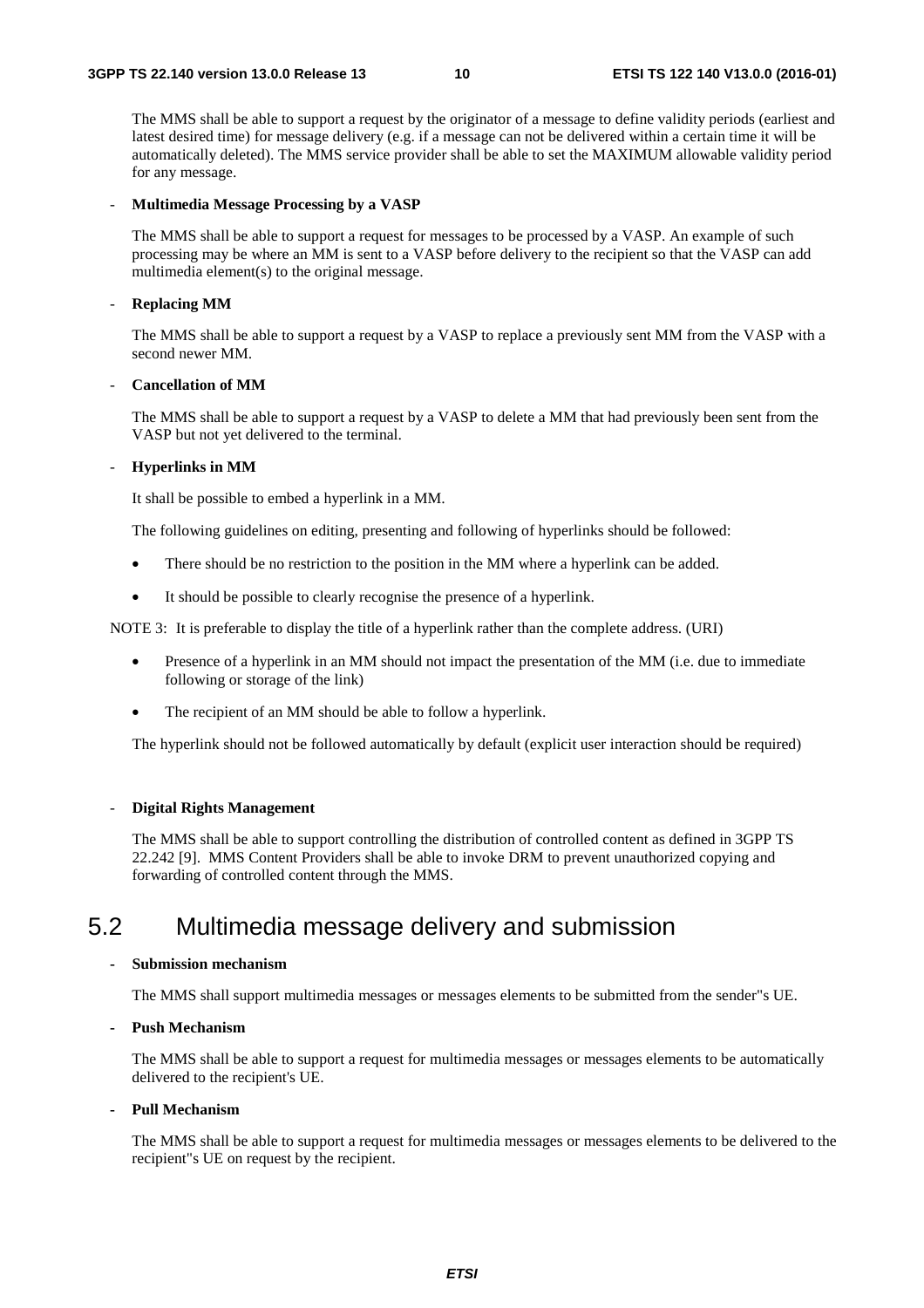NOTE 1: Push and pull delivery mechanisms could be identical; the criteria which decide on the type of mechanism (push / pull) are either described in the User Services Profile or out of the scope of this specification.

#### **- Concurrency**

 The MMS shall be able to support MM delivery to and from the user"s terminal not be restricted during other active services (subject to the capabilities of the terminal and the network).

#### **- Streaming**

The MMS shall be able to support streaming for MM delivery from the MMS system to the terminal.

 Support for streaming for MM upload from the terminal to the MMS system will be considered for future releases.

#### **- Preferred Bearer**

It shall be possible to define a list of precedence for bearers in the configuration information sets for delivery and submission of MM (e.g. GPRS, CSD). By default, the the terminal shall be able to support automatic bearer selection (i.e. without user intervention) based on the order of precedence defined in the configuration information sets on the USIM[7] or SIM [8]. The user shall be able to enable or disable automatic bearer selection. When disabled, manual bearer selection shall be available from the list of bearers.

#### **- Conditional delivery mechanism**

It shall be possible for the user to define in the User Profile a set of conditions that determine which delivery mechanism should be used for the delivery of a MM.

Such conditions should include:

- Roaming status of the recipient (e.g. inside or outside the home network)
- Identity of the MM originator
- Time of day (of the recipient's home network)
- Upper limit to the MM size

The notification message indicating an MMS awaiting delivery shall relay the information of the user's preferred delivery mechanism, if such information is made available by the user profile in the network, to the UE. If a mismatch is identified between the delivery mechanism configured in the UE and the delivery mechanism indicated in the notification message, it shall be possible for the user to select either the delivery mechanism configured in the UE or the delivery mechanism indicated in the notification message.

Furthermore, the terminal may also display a warning prior to the download of a message depending on some terminal parameters such as:

- Available storage capacity
- Remaining battery life
- Available bearers

For example, the user may elect to have all MMs downloaded automatically when in the home network, be able to manually select whether to download a MM or not when roaming.

It shall be possible for the network operator to program a default set of rules for the delivery mechanism in the User profile. Such rules can be overridden by the user.

NOTE 2: The way the user profile is accessed and modified is not subject of standardisation.

MM intended for applications other than the default MMS client on the UE

The MMS shall support MMs that are not intended for presentation but used to originate and deliver information to applications residing on the UE other than the default MMS client.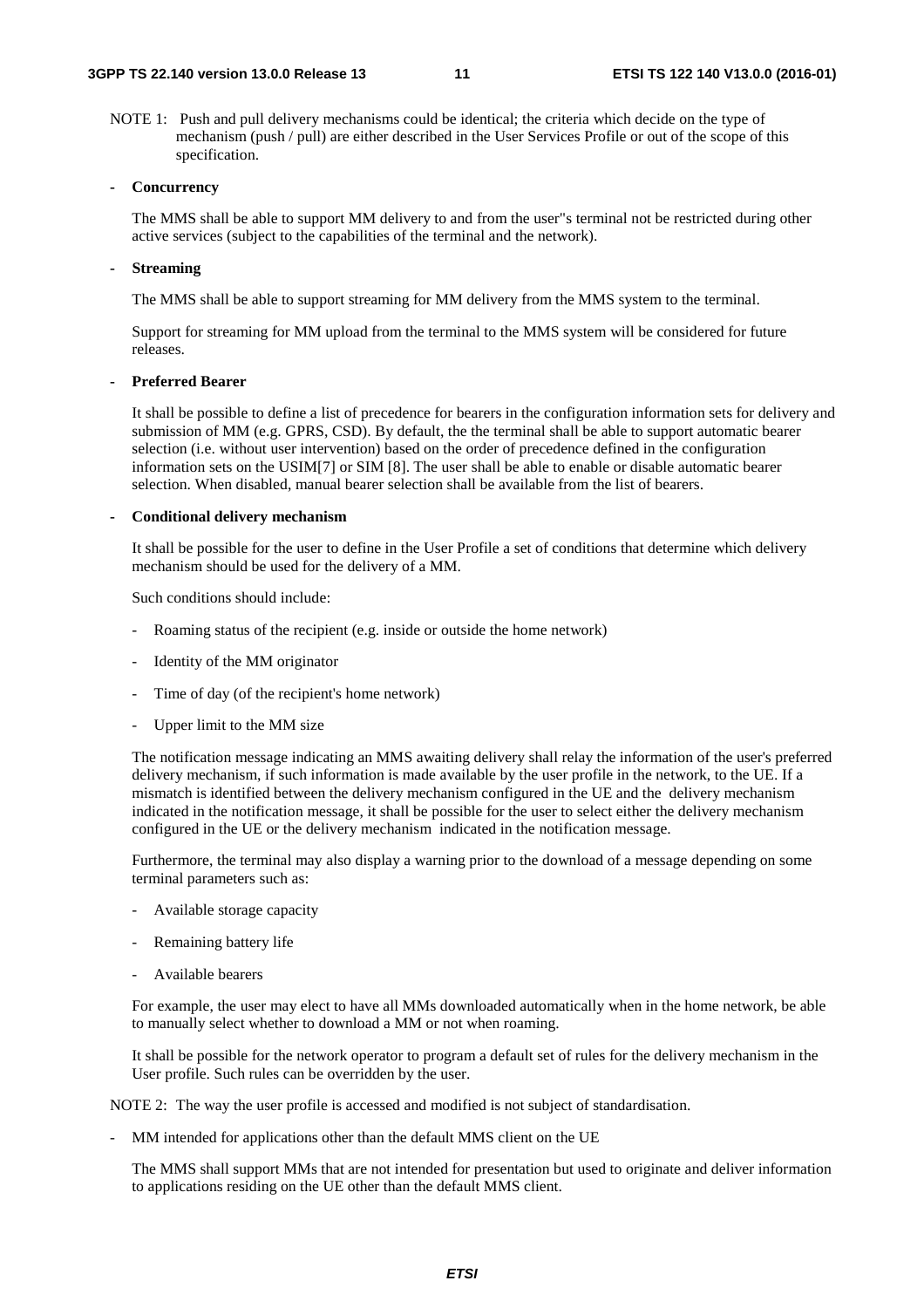NOTE 3: The intended application can present the MM contents.

When an application sends a MM not intended for presentation, it shall be possible to uniquely identify that originating application and the target application on the recipient UE as well as the instance of the application if more than one instance can be active. The originating application may reside on a UE or within the network.

The message payload shall not be modified by the MMS.

If the MM is originated by the subscriber's home environment, it shall be possible to protect the MM from accidental deletion by the user.

### 5.2.1 MM delivery to and submission from a VASP

#### **- VASP submission mechanism**

The MMS shall support multimedia messages or messages elements to be submitted from a VASP.

#### **- VASP delivery mechanism**

The MMS shall be able to support multimedia messages or messages elements to be delivered to a VASP.

#### **- VASP mass distribution**

The MMS shall be able to support a request from a VASP for mass distribution of MMs to recipients.

#### **- Additional VASP data**

The MMS shall be able to convey additional data associated with an MM from a VASP to the MMS service provider and vice versa.

Note: A possible use case for this could be the option to sent additional charging information from the VASP to the MMS service provider. However the data itself is not specified for this release.

### 5.3 Notification and Acknowledgement

The MMS shall be able to support a request to send generic notification and acknowledgement capability to inform the user in an appropriate manner of MMS events. Examples may include:

- notify the recipient about received messages (including a description of the message, e.g. content, size, type).
- notify the recipient about actions taken by the MMS, (e.g. due to profile settings like automatic MM forwarding, deletion, etc.).
- acknowledge the sender about successful or failed MM or storage of a MM.
- acknowledge the sender about successful or failed MM submission.
- acknowledge the sender, including a VASP, about successful or failed MM delivery to the recipient terminal (subject to the recipient permitting such an acknowledgement).
- acknowledge the sender, including a VASP, about the MM being read/handled at the recipient terminal (subject to the recipient permitting such an acknowledgement).
- acknowledge the sender, including a VASP, about successful or failed MM deletion.
- acknowledge the sender, including a VASP, upon request, about the status of a submitted MM (i.e. delivered / not delivered).
- acknowledge a VASP, upon request, about the status of a mass distributed MM. A mass MM status report might be an aggregated report on the status of individual messages for all recipients on the distribution list of a specific mass distributed MM.
- acknowledge a VASP, upon request, about the status of previously submitted MMs, after a VASP had sent the MMs being queried.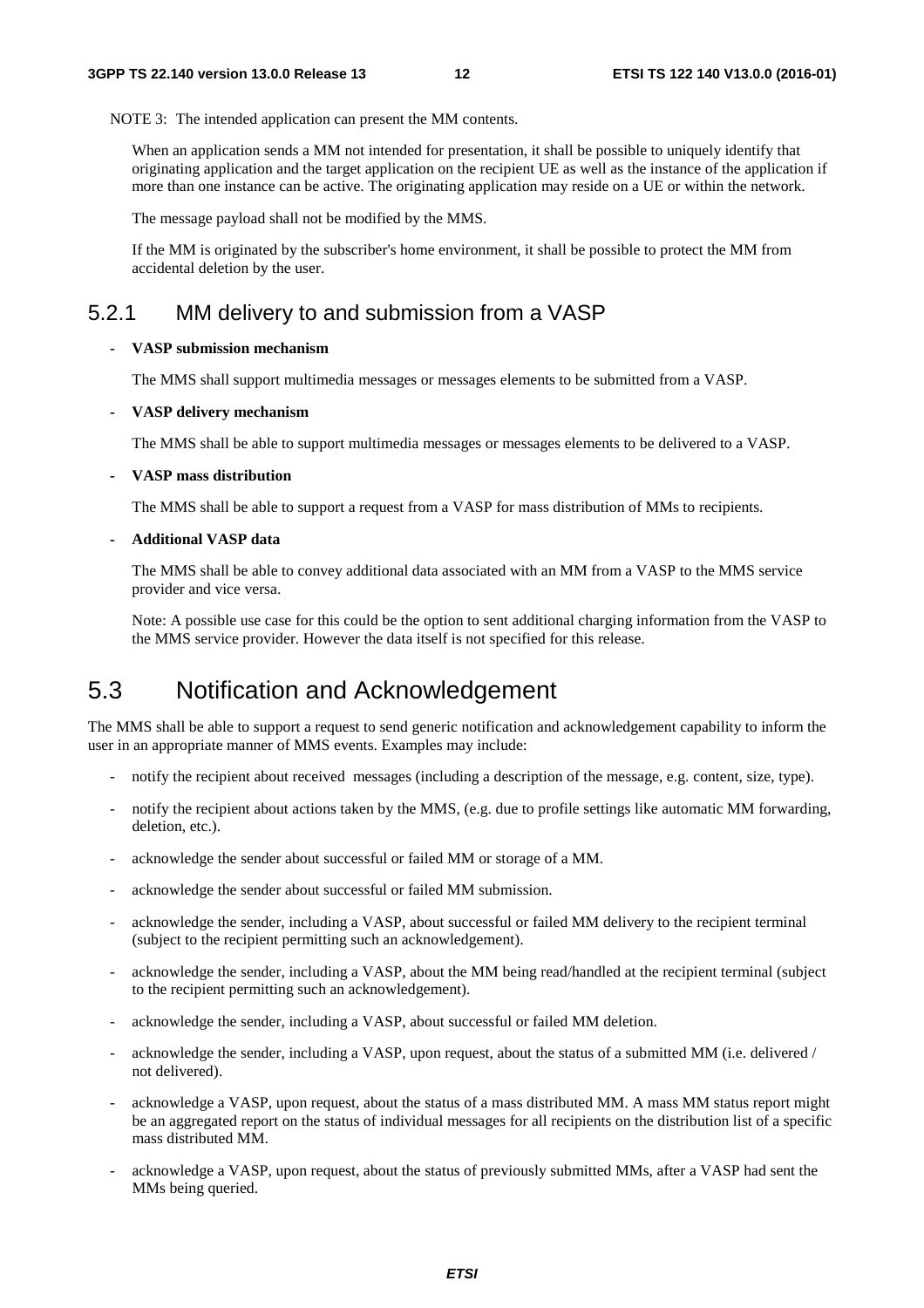### 5.4 Addressing

The MMS shall support different addressing formats to identify the sender and recipient. It shall be possible to submit one message to multiple recipients.

The MMS shall support the capability for both MSISDN [4] and e-mail addressing schemes [5] to be used, and the user may use either form of addressing to send a message.

The MMS shall be able to support the request to hide the sender"s address from the recipient.

The MMS shall support a distribution list for mass distribution of MMs from a VASP. The MMS shall support the ability for a VASP to have the distribution list modified by the MMS service provider for this release.

The MMS may support short code addresses to address Value Added Services. If supported, and routing of messages to a MMS VASP service based on a short code address is enabled, the MMS shall be able to translate the short code address to a routable address to be used in the transport layer, e.g. a URI.

### 5.5 Management and Control of a Network Based Repository

Network based repository is optional. If supported, MMS shall be able to support following functionalities:-

- The MMS shall allow an MMS service provider to configure MMS in such a way that one, several or all incoming MMs of a particular user be stored persistently in a network based repository
- The MMS shall allow an MMS service provider to configure MMS in such a way that one, several or all submitted MMs of a particular user be stored persistently in a network based repository
- The MMS shall be able to support a request from a sender to persistently store a sent MM in a network based repository at the time of sending
- The MMS shall be able to support a request from a user to persistently store a MM for which he received a notification in a network based repository
- The MMS shall be able to support a request from a user to upload one or more MMs into a network based repository for persistent storage
- The MMS shall be able to support a request from a user to retrieve one or more MMs that are stored in a network based repository
- The MMS shall be able to support a request from a user to delete one or more MMs that are stored in a network based repository
- The MMS shall be able to support a request from a user to forward one or more MMs that are stored in a network based repository to another destination without being delivered first to that user.
- The MMS shall be able to support a request from a user to view the list of MMs and MM related attributes, such as sender, recipient, subject and date/time, in a network based repository

### 5.6 Error Messages

It shall be possible for the operator to configure the content of the error message delivered to the MMS client.

### 5.6.1 Prepaid Errors

The MMS shall notify a prepaid user when message submission was unsuccessful due to lack of credit in the prepaid account, explicitly stating this situation.

### 5.7 MMS client interaction with UICC

It shall be possible for an MMS client in the ME to interact with a UICC to manage (e.g. send, receive and present) MMS messages stored on the UICC, in accordance with the requirements in this specification. It shall be possible to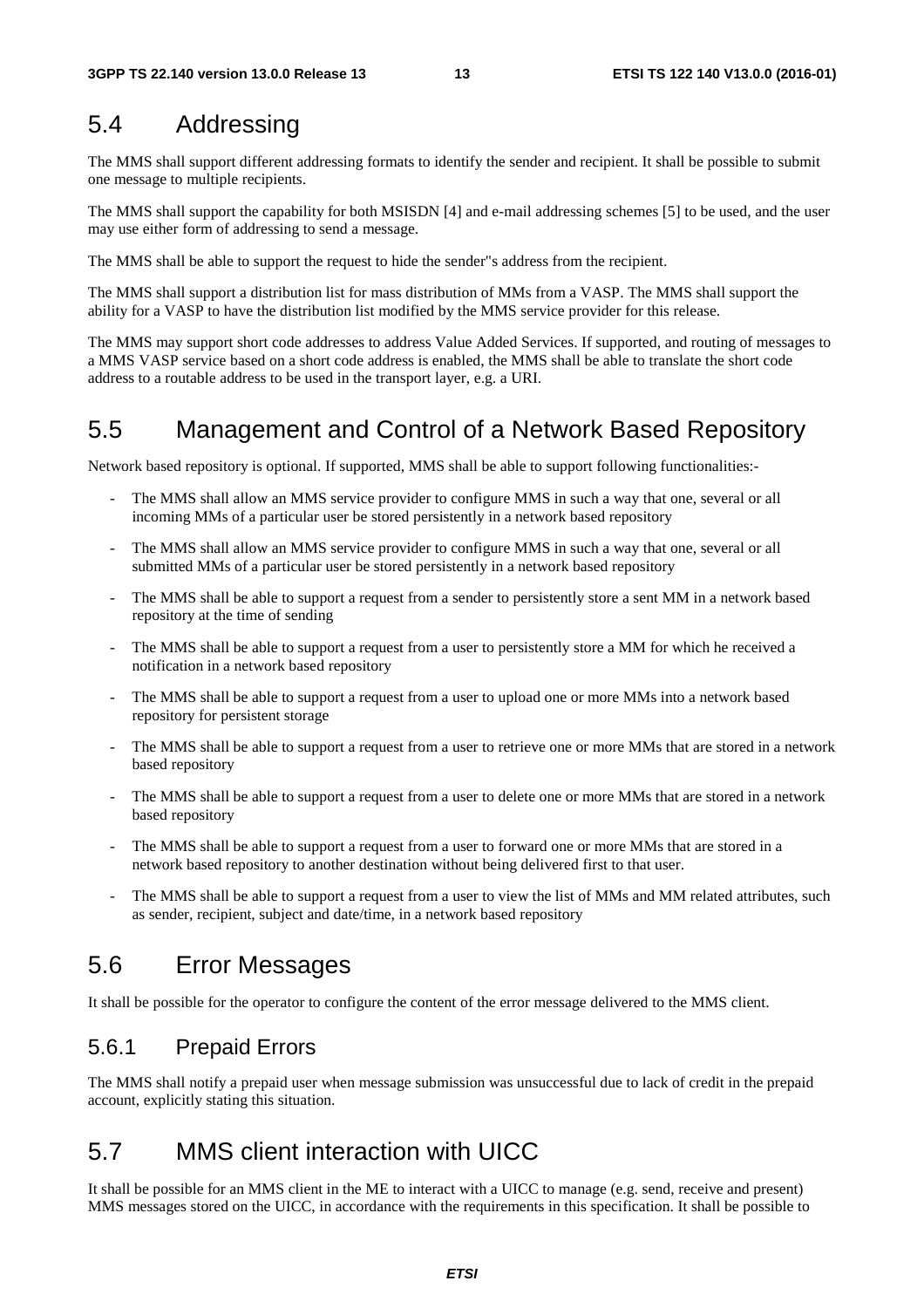indicate to the UE that an MM needs to receive special treatment. When a MM has been marked with this indication, means shall be provided to protect the MM from accidental deletion e.g. by asking for additional confirmation to the user. The use of this indication shall be under the control of the HPLMN.

### 6 User Profile

The MMS shall be able to support the ability to create, update, store, transfer, interrogate, manage and retrieve a user"s multimedia messaging profiles.

The multimedia messaging profiles shall allow a user to configure and personalise his multimedia messaging environment with the multimedia messaging profiles (e.g. which media types and notifications that shall be delivered to the recipient , such as voice only or text only).

The user profile shall allow the user to create and manipulate a list of users, identified by their addresses, from which the user does not want to receive messages. This list is called "user-level blacklist". It shall be possible for the user to add, remove and edit addresses in the user-level blacklist.

Note: User-level blacklist differs from ODB blacklist. Users can decide from whom they do not want to receive messages by adding the corresponding address to the user profile.

If the MMS supports a network based repository of MMs, it shall be possible for the users to configure where incoming MMs will be stored.

The multimedia messaging profiles shall form part of the user's virtual home environment.

MMS information in the user profile when stored in the UA or the network shall be accessed in a standardised manner. The MMS should accomplish this using mechanisms described in the 3GPP Generic User Profile 3GPP TS 22.240 [10] whenever possible.

### 7 Security

The user shall be able to use and access MM in a secure manner. It shall be possible for the contents of MMs to be read only by the intended recipient(s). A recipient shall be informed of the reliability of the identity of the sender in case the sender has authorised his identity to be transmitted.

The integrity of MMs during transit shall be assured to extent of the network capabilities.

The MMS shall be intrinsically resistant to attempts of malicious or fraudulent use.

An MMS service provider shall be able to authenticate a VASP connected to it and shall be able to be authenticated by a VASP connected to it. The MMS service provider shall be able to authorise the VASP to use various MM services. The MMS shall support encryption of the transport layer between an MMS service provider and a VASP.

Note: Key management is outside the scope of this release of this standard.

The "Security Threats and Requirements" specified in 21.133 [3] shall not be compromised.

### 8 Charging

The MMS shall be able to support various charging models, including:

- Sender pays;
- both Sender and Recipient pay their respective charges for message delivery;
- Recipient pays for receipt of messages from a VASP when there is a commercial agreement between the Recipient and the VASP;
- Sender pays for reply message on a per message basis.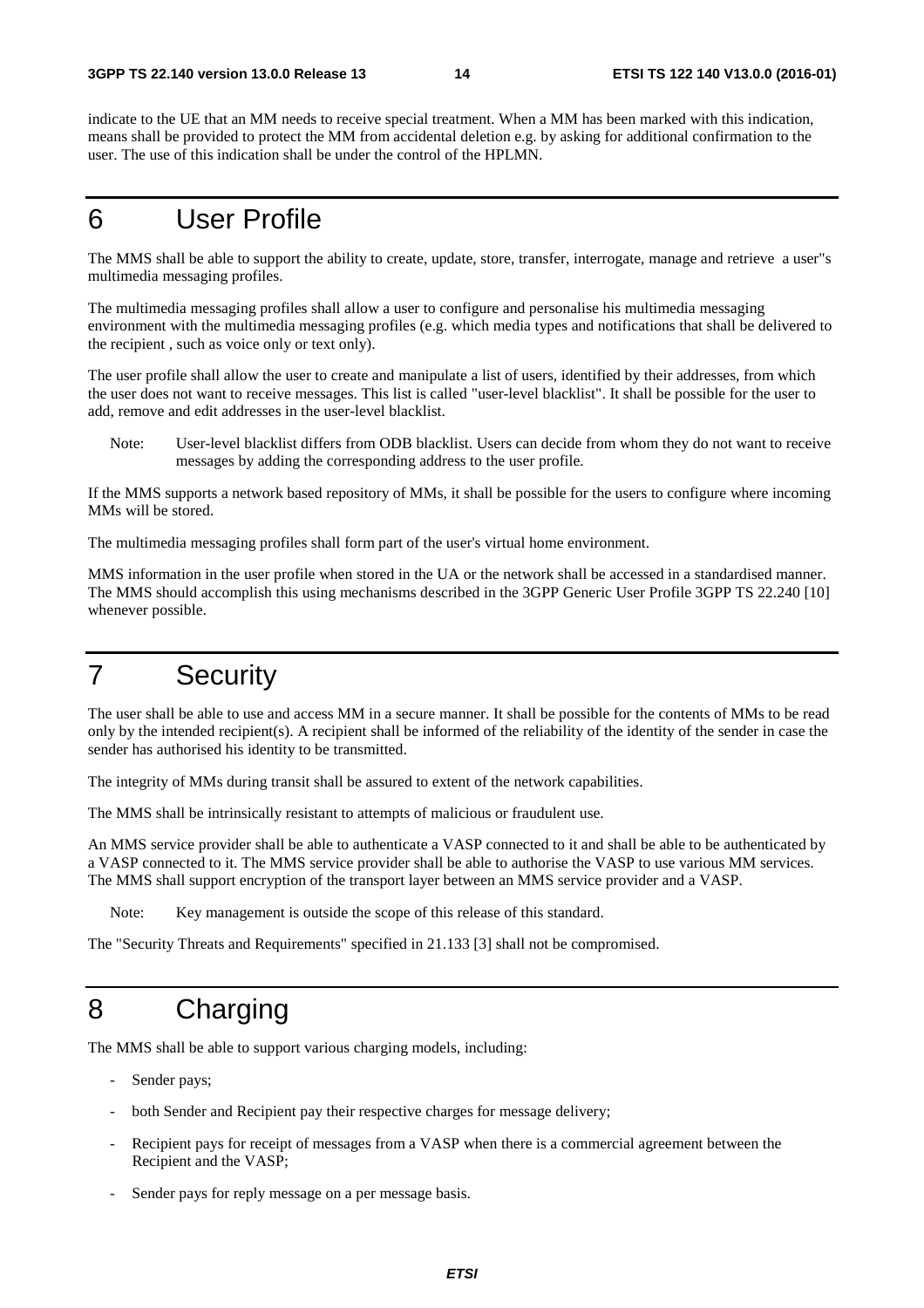#### **3GPP TS 22.140 version 13.0.0 Release 13 15 ETSI TS 122 140 V13.0.0 (2016-01)**

The third party who has a commercial agreement with the VASP (and possibly additional agreement with the operator and/or recipient) is charged for the delivery of the message to the recipient.

The MMS shall be able to support various charging mechanisms. The following charging characteristics may be considered:

- message types, length, storage time in the network, etc,
- delivering time, upload / download method,
- MM-sender / -recipient,
- number of messages sent,
- number of messages received,
- roaming conditions,
- location conditions,
- Indication of charging,

The MMS indicates to the recipient prior to the recipient downloading a multi media message whether the sender has paid or the recipient is expected to pay for the message.

- Prepaid subscriptions.
- Bearer of the message

The MMS shall support a standardized interface to transfer CDRs and other charging related information between the MMS system and the billing system for prepaid and postpaid billing solutions.

### 9 External Interface

External interfaces for controlling and delivering MM between the terminal and an external device e.g. portable computer should be supported.

### 10 Interworking

The standard shall permit interworking with other or existing messaging technologies, messaging services, intelligent network services and supplementary services, either located within or outside a mobile network.

In the case of a VASP, such interworking shall include capability negotiation between the VASP and the MMS service provider. Such capability negotiation shall include service version information as a minimum for this release.

### 11 Roaming

Roaming between network operators shall be supported.

### 12 Support of Operator Specific Services

The MMS may support operator specific services. Thereby network operators shall be able to provide additional MMS services dealing with enhanced addressing and charging.

If supported, the interaction between the MMS and Operator Specific Service shall happen immediately after multimedia message submission time or immediately before multimedia message delivery time, or both.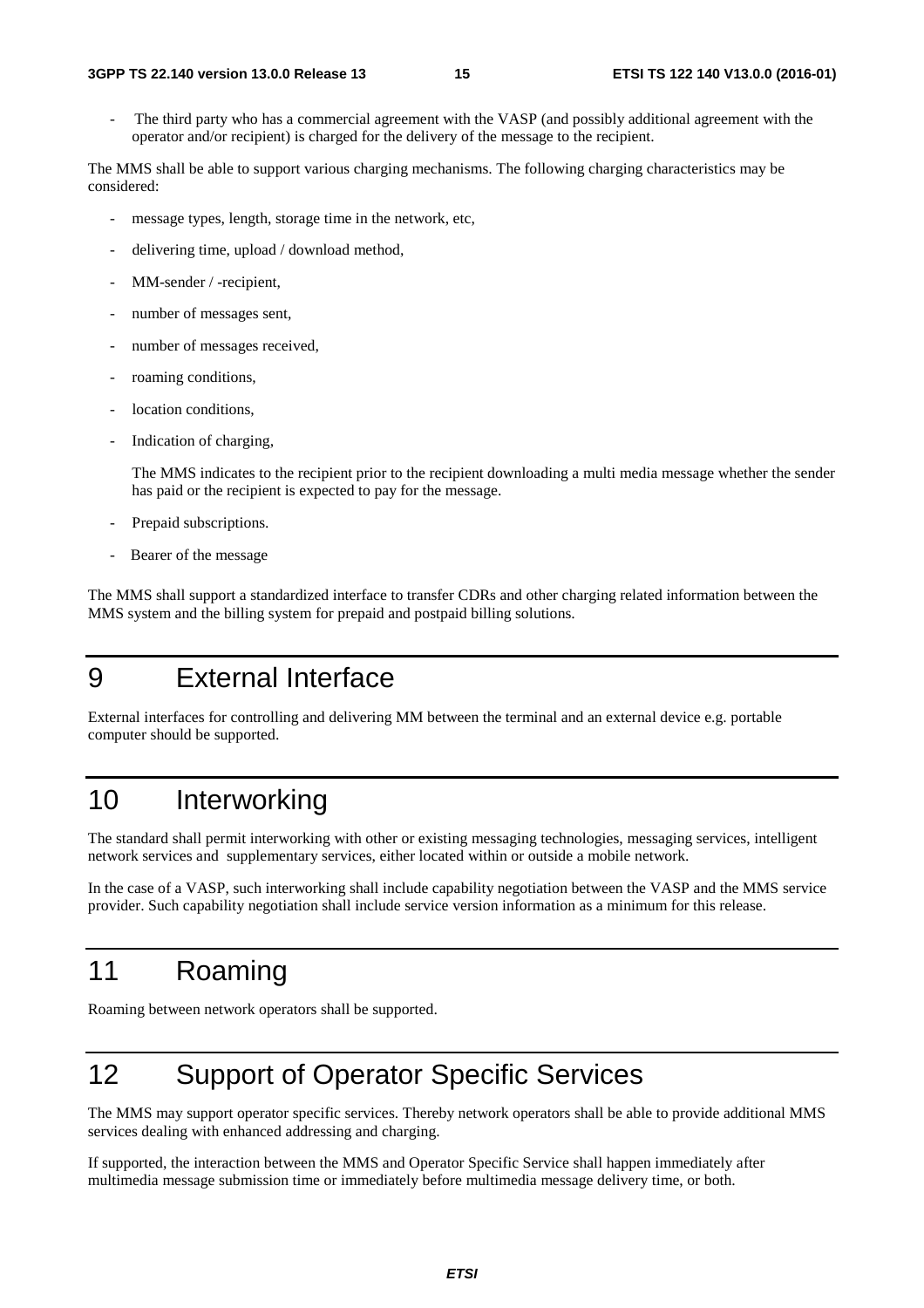Multimedia Messages sent or delivered from/to users shall be subject to operator specific services handling if:

- the user is provisioned with operator specific services in the MMS user profile. The user may be provisioned independently for operator specific services applicable for submission and delivery of multimedia messages. Provisioning of Operator Specific Services for MMS is under control of the HPLMN operator.
- the MMS determines based on a pre-analysis of the recipient"s address(es) found in a submitted multimedia message that an Operator Specific Service needs to be invoked. The definition of the addresses invoking MMS Operator Specific Services is under control of the HPLMN operator(s) of the originating and terminating subscribers.

If the Operator Specific Services needs to be invoked, the MMS shall temporarily suspend the normal process of that multimedia message and shall provide the Operator Specific Services with at least the following information:

- messaging event (submission, delivery)
- multimedia message data:
	- sender identification
	- recipient addresses

As a response to the above request from the MMS, the Operator Specific Services may request the MMS to perform one of the following actions:

- leave the multimedia message unmodified and proceed with its processing;
- reject the message.
- modify one or more of the following multimedia message data:
	- sender identification
	- recipient addresses

Operator Specific Services shall be allowed to influence charging of the message by providing additional information to the MMS. The MMS shall transparently forward this information to the billing systems together with the MMS charging relevant data.

### 12.1 Service Interaction

This subclause specifies interactions between Operator Specific Services and other services in the MMS.

### 12.1.1 VASP Services

Operator Specific Services take precedence over VASP services. If short code addressing to Value Added Services is supported by the MMS, the result from an Operator Specific Service shall be subject to short code address translation.

Multimedia Messages submitted from a VASP may be subject to operator specific services.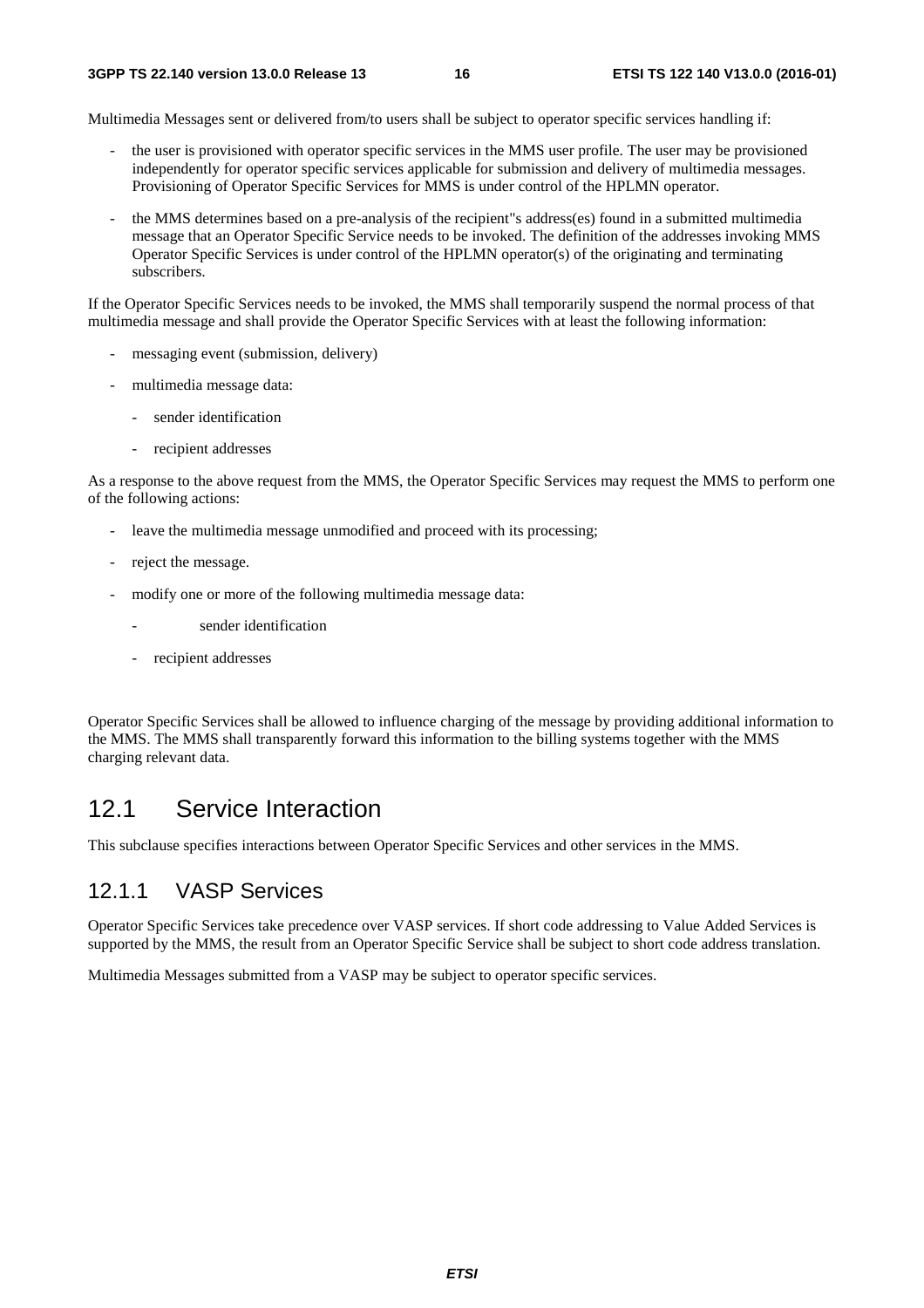### Annex A (informative): Change history

| TSG SA# SA Doc. |                     | <b>SA1 Doc</b>             | <b>Spec</b> | <b>CR</b> | Rev Rel      |                    |                | Cat Subject/Comment                                                                                                                                                              | Old   | <b>New</b> | <b>Work</b><br><b>Item</b>      |
|-----------------|---------------------|----------------------------|-------------|-----------|--------------|--------------------|----------------|----------------------------------------------------------------------------------------------------------------------------------------------------------------------------------|-------|------------|---------------------------------|
| $SP_06$         | PP-99529            |                            | 22.140      |           |              | R99                |                | Approved at SA#08 as version<br>3.0.0                                                                                                                                            | 2.0.0 | 3.0.0      |                                 |
| SP_08           | SP-000214 S1-000347 |                            | 22.140      | 001       |              | <b>R00</b>         | $\overline{B}$ | Introduction of streaming for<br><b>MMS</b>                                                                                                                                      | 3.0.0 | 4.0.0      |                                 |
|                 |                     |                            | 22.140      |           |              | <b>R00</b>         |                | Corrected implementation of<br>CR001 by MCC, re-introducing<br>the R00 text deleted by<br>implementation of CR002 to R99<br>version (see SP-000208). Some<br>editorial clean-up. | 4.0.0 | 4.0.1      |                                 |
| SP-11           | SP-010062 S1-010265 |                            | 22.140      | 004       |              | Rel-4              | $\mathsf{C}$   | Alignment of Stage 1 MMS to<br>Stage 2 MMS                                                                                                                                       | 4.0.1 | 4.1.0      | <b>MMS</b>                      |
| $SP-11$         | SP-010062 S1-010016 |                            | 22.140      | 005       |              | Rel-4              | $\overline{C}$ | Support for Streaming in MMS                                                                                                                                                     | 4.0.1 | 4.1.0      | <b>MMS</b>                      |
| $SP-11$         |                     | SP-010062 S1-010014        | 22.140      | 006       |              | Rel-4              | $\overline{F}$ | <b>MM Forwarding</b>                                                                                                                                                             | 4.0.1 | 4.1.0      | <b>MMS</b>                      |
| $SP-11$         | SP-010062 S1-010015 |                            | 22.140      | 007       |              | Rel-4              | В              | New features in MMS R"4                                                                                                                                                          | 4.0.1 | 4.1.0      | <b>MMS</b>                      |
| SP-14           |                     | SP-010676 S1-011345        | 22.140      | 008       |              | Rel-5              | B              | Stage 1 Requirements for VASP<br>connectivity                                                                                                                                    | 4.1.0 | 5.0.0      | MESS5-<br>MMS                   |
| $SP-14$         | SP-010748           |                            | 22.140      | 009       |              | Rel-5              | B              | Minimum set of functionality for<br>the support of a Network Based<br>repository                                                                                                 | 4.1.0 | 5.0.0      | <b>MMS</b><br>enhancem<br>ents  |
| $SP-15$         | SP-020193           |                            | 22.140      | 010       | $\vert$ 1    | $Rel-5$            | B              | Support of charging models in<br><b>MMS</b>                                                                                                                                      | 5.0.0 | 5.1.0      | <b>MMS</b>                      |
| $SP-15$         | SP-020055 S1-020209 |                            | 22.140      | 011       |              | Rel-5              | $\overline{B}$ | CR to 22.140 on addressing                                                                                                                                                       | 5.0.0 | 5.1.0      | <b>MMS</b>                      |
| SP-15           | SP-020045 S1-020457 |                            | 22.140      | 012       |              | Rel-5              | Α              | Editorial CR to correct terms and 5.0.0<br>references                                                                                                                            |       | 5.1.0      | <b>CORREC</b>                   |
| SP-15           | SP-020055 S1-020622 |                            | 22.140      | 013       |              | Rel-5              | B              | CR 22.140 Rel. 5 MMS<br>Configuration                                                                                                                                            | 5.0.0 | 5.1.0      | <b>MMS</b><br>enhancem<br>ents  |
| $SP-15$         |                     | SP-020045 S1-020468        | 22.140      | 014       |              | $ReI-5$            | D              | Editorial CR 22.140 Rel.5 D -<br>Update of references and<br>general requirements                                                                                                | 5.0.0 | 5.1.0      | <b>CORREC</b><br>т              |
| SP-15           | SP-020195           |                            | 22.140      | 015       |              | Rel-5              | B              | Automatic bearer selection for<br>MMS delivery and submission                                                                                                                    | 5.0.0 | 5.1.0      | <b>MMS</b><br>Enhancem<br>ent   |
| SP-16           |                     | SP-020251 S1-021073        | 22.140      | 016       |              | Rel-5              | F              | CR to 22.140 - Introduction of<br>short codes for VASP<br>addressing                                                                                                             | 5.1.0 | 5.2.0      | <b>MMS</b><br>Enhancem<br>ent   |
| $SP-17$         | SP-020553 S1-021786 |                            | 22.140      | 017       |              | $ReI-5$            | F              | Removal of SMS and USSD as<br>possible bearers from 22.140<br>v5.2.0                                                                                                             | 5.2.0 | 5.3.0      | <b>MMS</b>                      |
| <b>SP-18</b>    | SP-020814 S1-022387 |                            | 22.140      | 019       | $\mathbf{1}$ | Rel-5              | A              | Storage of configuration<br>information on the (U)SIM - for<br>Rel 5                                                                                                             | 5.3.0 | 5.4.0      | MESS <sub>5</sub><br><b>MMS</b> |
| $SP-18$         |                     | SP-020660 S1-022312 22.140 |             | 020       |              | $Rel-6$ B          |                | Requirements for the MMS<br>charging models and charging<br>mechanisms                                                                                                           | 5.4.0 | 6.0.0      | <b>MMS</b>                      |
| $SP-18$         |                     | SP-020660 S1-022313        | 22.140      | 021       |              | Rel-6              | $\overline{B}$ | Additional feature for the MMS<br>charging model                                                                                                                                 | 5.4.0 | 6.0.0      | <b>MMS</b>                      |
| $SP-18$         |                     | SP-020660 S1-022314        | 22.140      | 022       |              | Rel-6              | В              | Requirement for preventing the<br>loop of MM                                                                                                                                     | 5.4.0 | 6.0.0      | <b>MMS</b>                      |
| $SP-19$         | SP-030024 S1-030267 |                            | 22.140      | 024       |              | Rel-6              | $\overline{C}$ | Update to 22.140 to clarify<br>prioritisation                                                                                                                                    | 6.0.0 | 6.1.0      | MMS6-SR                         |
| $SP-20$         |                     | SP-030256 S1-030493        | 22.140      | 026       |              | Rel-6              | В              | Add DRM Requirement to<br>22.140                                                                                                                                                 | 6.1.0 | 6.2.0      | <b>MMS</b>                      |
| $SP-20$         |                     | SP-030256 S1-030494        | 22.140      | 027       |              | Rel-6              | B              | Add a Standardized Charging<br>Record Interface Requirement to<br>22.140                                                                                                         | 6.1.0 | 6.2.0      | <b>MMS</b>                      |
| SP-20           | SP-030256 S1-030551 |                            | 22.140      | 028       |              | $\overline{Rel-6}$ | В              | Add a Standardized User Profile 6.1.0<br>to 22.140                                                                                                                               |       | 6.2.0      | <b>MMS</b>                      |
| SP-20           | SP-030256 S1-030536 |                            | 22.140      | 029       |              | Rel-6              | в              | Addition of blacklisting capability<br>in the the multimedia messaging<br>profiles                                                                                               | 6.1.0 | 6.2.0      | R6: MMS                         |
| $SP-20$         | SP-030257 S1-030638 |                            | 22.140      | 034       |              | Rel-6              | F              | Error Messages in MMS                                                                                                                                                            | 6.1.0 | 6.2.0      | MMS-R6                          |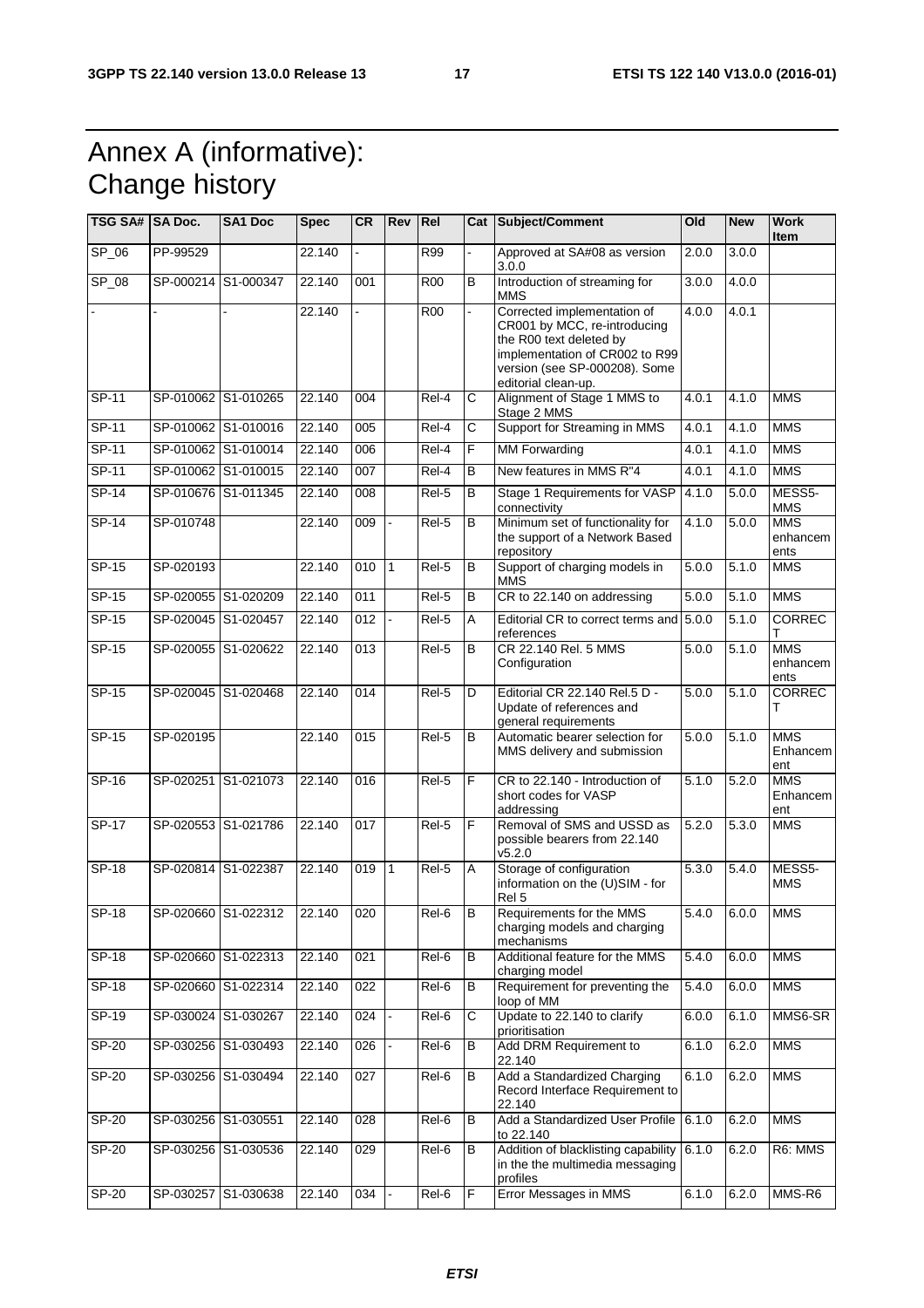| SP-21        | SP-030460 S1-030883 |                     | 22.140 | 035 |                | Rel-6               | B | Management of Hyperlinks with<br><b>MMS</b>              | 6.2.0  | 6.3.0  | <b>MMS</b> |
|--------------|---------------------|---------------------|--------|-----|----------------|---------------------|---|----------------------------------------------------------|--------|--------|------------|
| SP-21        | SP-030552 S1-031056 |                     | 22.140 | 036 | <sup>2</sup>   | Rel-6               | B | MM storage in the USIM                                   | 6.2.0  | 6.3.0  | MMS-R6     |
| SP-21        | SP-030542 S1-031055 |                     | 22.140 | 037 | $\mathsf{I}$   | Rel-6               | B | Conditional delivery behaviour                           | 6.2.0  | 6.3.0  | MMS6       |
| $SP-22$      |                     | SP-030689 S1-031240 | 22.140 | 039 |                | Rel-6               | B | MMS targetting UE elements                               | 6.3.0  | 6.4.0  | <b>MMS</b> |
| <b>SP-22</b> |                     | SP-030783 SP-030783 | 22.140 | 040 | $\overline{2}$ | Rel-6               | B | UICC interaction with MMS<br>clients                     | 6.3.0  | 6.4.0  | MMS-R6     |
| SP-23        | SP-040203           |                     | 22.140 | 041 | 1              | Rel-6               | B | MMS targetting UE elements                               | 6.4.0  | 6.5.0  | <b>MMS</b> |
| SP-23        |                     | SP-040093 S1-040234 | 22.140 | 042 |                | Rel-6               | C | Prepaid - lack of credit error in<br><b>MMS</b>          | 6.4.0  | 6.5.0  | MESS6      |
| SP-24        |                     | SP-040450 S1-040540 | 22.140 | 044 | $\mathbf{1}$   | $\overline{ReI}$ -6 | B | Support of MMS operator<br>specific services             | 6.5.0  | 6.6.0  | MMS-6      |
| SP-24        | SP-040290 S1-040541 |                     | 22.140 | 045 |                | Rel-6               | F | Clarification on MMS client<br>interaction with UICC     | 6.5.0  | 6.6.0  | MMS-R6     |
| SP-24        | SP-040290 S1-040542 |                     | 22.140 | 046 |                | Rel-6               | F | Update to scope and removal of<br>VHE based requirement. | 6.5.0  | 6.6.0  | MMS6-SR    |
| SP-27        | SP-050059 S1-050218 |                     | 22.140 | 047 | $\blacksquare$ | Rel-6               | F | Removal of Reference to TS<br>22.121                     | 6.6.0  | 6.7.0  | TEI6       |
| SP-36        |                     |                     | 22.140 |     |                | Rel-7               |   | Updated from Rel-6 to Rel-7                              | 6.7.0  | 7.0.0  |            |
| <b>SP-42</b> |                     |                     |        |     |                | Rel-8               |   | Updated from Rel-7 to Rel-8                              | 7.0.0  | 8.0.0  |            |
| SP-46        |                     |                     |        |     |                |                     |   | Updated to Rel-9 by MCC                                  | 8.0.0  | 9.0.0  |            |
| 2011-03      |                     |                     |        |     |                |                     |   | Update to Rel-10 version (MCC)                           | 9.0.0  | 10.0.0 |            |
| 2012-09      |                     |                     |        |     |                |                     |   | Updated to Rel-11 by MCC                                 | 10.0.0 | 11.0.0 |            |
| 2014-10      |                     |                     |        |     |                |                     |   | Update to Rel-12 version (MCC)                           | 11.0.0 | 12.0.0 |            |
| 2015-12      |                     |                     |        |     |                |                     |   | Updated to Rel-13 by MCC                                 | 12.0.0 | 13.0.0 |            |